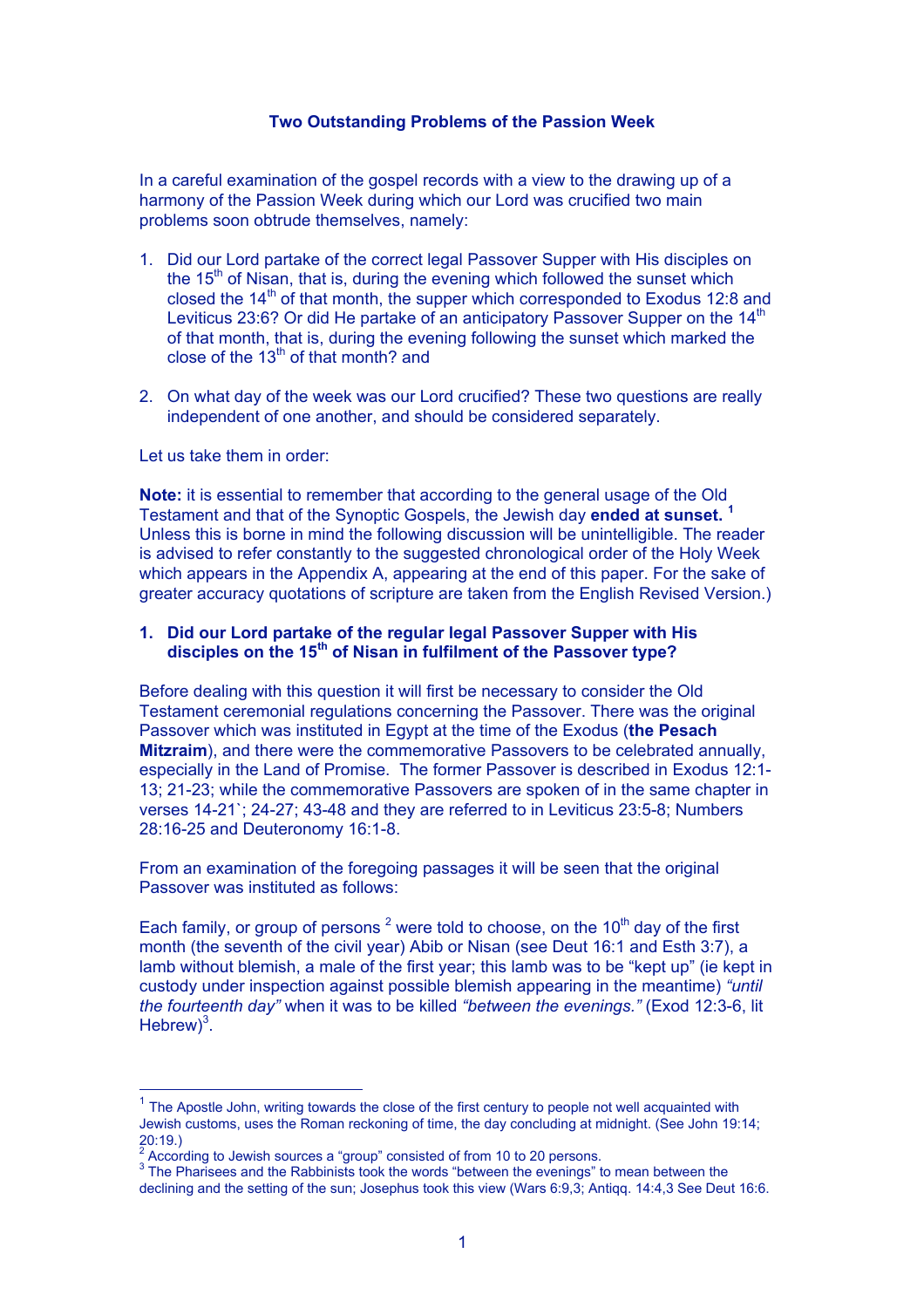It appears that at that time the lamb was sacrificed by the head of the house who acted as the family priest; and it would appear that it was killed on the threshold of the house $<sup>4</sup>$  and its blood was applied to the lintel and two side posts of the door</sup> (V.22). if this was done God promised that He would *"pass over the door"* of that house, and *"not suffer the destroyer to come in ……to smith"* the inmates (V.23).

During the evening (now the 15<sup>th</sup> of the month, sunset closing the  $14<sup>th</sup>$ ) the Passover Supper was observed, and after being roasted with fire the lamb was eaten with unleavened bread and bitter herbs (V.8) no bone of which was to be broken (V.46; Num 9:12). The people ate this supper with their loins girded, their feet shod and their staffs in their hands 'in haste' ready for instant departure (V.11). All remains of the lamb were burnt with fire so that nothing of it remained until the morning (V.10) it was "the Lord's Passover." (V.11; Lev 23:5).

The commemorative Passover Suppers were quite similar, though here were a few modifications. The lamb was to be killed on the  $14<sup>th</sup>$  of Nisan as before; but this was to be done in the presence of the priests and the Levites, presumably at the brazen altar *"in the place which the Lord shall choose to cause His name to dwell."* (Deut 16:2), the blood of the lamb being sprinkled by the priests at the foot of the altar (Deut 15:1-6; 2 Chron 35:10-12; Ezra 6:20). The supper which followed after sunset (on the 15<sup>th</sup>) was, however, inseparably connected with a festival lasting from the 15<sup>th</sup> to the 21<sup>st</sup> of Nisan called "The Feast of Unleavened Bread," for all leaven had to be carefully got rid of beforehand from the people's houses. Of this "Feast of Unleavened Bread" the  $15<sup>th</sup>$  and the  $21<sup>st</sup>$  days of the month were to be "Holy Convocations" on which "no servile work" ie *"no manner of work …..save that which every man must eat."* (cf Exod 12:19-24 with Lev 23:6-9) could be done; these two days were therefore of a quasi-sabbatical nature.

During this period of seven days there were, beside the daily burnt offerings laid down the Law, also the special offerings detailed in Numbers 28:19-24, which are referred to in 2 Chron. 35:6-9). But after the Exile there were in addition, as we learn from extra biblical sources, various voluntary peace offerings known as the chagigah, or "Festival Offerings" usually offered and eaten on the 15<sup>th</sup> of the month, to which we shall refer later in this Paper. Lastly, after the nation had entered the Land of Promise and had been able to reap the harvest of corn growth there, the sheaf of the first fruits of the harvest had to be "waved" before the Lord within the seven day festival, the "waving" taking place *"on the morrow after the Sabbath."* (Lev 23:10-12); we shall speak more particularly of this later on.

In both of the foregoing Passovers it was laid down that there was to be no leaven at all in the houses of those who partook of the Passover Supper and the ensuing festival, leaven here being a type of evil ( I Cor:7,8). To ensure the absence of leaven in the houses the Jews used to cease from labour at or before noon on the  $14<sup>th</sup>$  of Nisan to enable them to make a strict search for any trace of leaven to ensure its elimination from their dwellings. For this reason this day, the  $14<sup>th</sup>$  of Nisan, was as it were a day of preparation, and was often called in a popular sense the *"first day of unleavened bread."* (Matt 27:17, RV; Mark 14:12; Luke 22:7), though strictly speaking the 15h of Nisan was the "first day" of "The Feast of Unleavened Bread." (Lev 23:6,7). It was for this reason that Josephus sometimes spoke of the Feast of Unleavened Bread as starting on the 14<sup>th</sup> of Nisan (Wars 3:1) and sometimes on the  $15^{th}$  (Antigg 3:10, 5)

 <sup>4</sup> In Exod 12:22 we read that hyssop was dipped *"in the blood that is in the basin"* to be struck on the lintel and side posts of the door. But the Egyptian word saph, here render "basin" also means a "threshold" (many times so rendered in the O.T.) it is here translated "threshold" in the Latin Vulgate.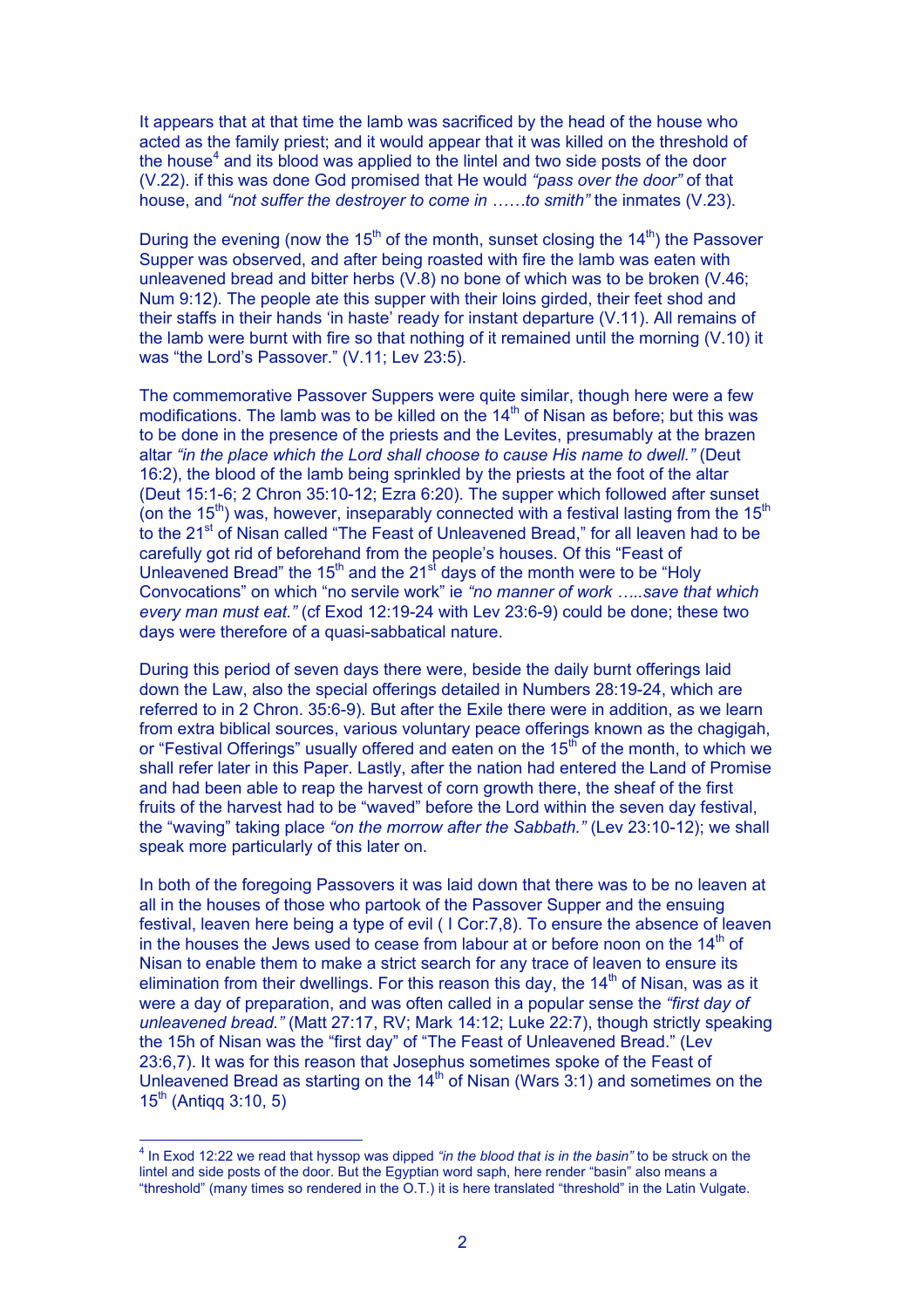But before we deal with the question forming the caption to this section, it will be necessary to try to discover the meanings of the following expressions as used in scripture, eg *"*the Passover", "the feast of the Passover", "The Feast of Unleavened Bread," for much will depend upon an accurate understanding of those terms. The reader is asked to look up the references which follow before going on to consider what follows.

The noun "Passover" (Heb. pesach, Gr. pascha) applies normally to the Passover lamb which was to be sacrificed year by year in commemoration of the fact that Jehovah had "passed over" the children of Israel who had sheltered under the blood of the lamb slain on the 14thday of the "first month" of their exodus from Egypt. (Exod 12:9; 2 Chron 35:13) and was *"eaten"* (Exod 12:11; 2 Chron 30:8; John 18:28). Accordingly the term *"Passover"* was applied by the apostle Paul to our Lord. *"Our Passover also hath been sacrificed, even Christ."* (1 Cor V.7). By metonymy the term "Passover" was also used of the act of sacrificing the lamb on the  $14<sup>th</sup>$  of Nisan (Lev 23:5, RV, Num 28:16, RV 33:3).

The term "Passover" is also used once in each of the synoptic gospels for the meal which our Lord told His disciples Peter and John to *"make ready"* during which He instituted His now Supper of Remembrance (Matt 26:19; Mark 14:6; Luke 22:13) and the word "Passover" in another connection covered the whole seven day festival from the  $15<sup>th</sup>$  to the 21<sup>st</sup> of Nisan which is otherwise called "The Feast of Unleavened" Bread" thus we read, *"the feast of unleavened bread, which is called the Passover, drew nigh."* (Luke 22:1). In this way was derived the phrase "the Feast of the Passover." (Exod 34:25; Luke 2:41; John 13:1) and the two are combined in the statement, *"now after two days was the feast of the Passover and the unleavened bread."*(Mark 14:1, RV).

With these preliminary explanations in mind we may now address ourselves to the question whether our Lord partook of the regular commemorative Passover supper as laid down in the law with His disciples on the night when He was betrayed, or whether He partook of an **anticipatory** Passover supper that night. Our Lord said, *"think not that I am come to destroy the law or the prophets: I came not to destroy, but to fulfil."* (Matt V.17)

Now the sacrifice of the Passover lamb is admittedly one of the most striking and perfect types contained in "the law" foreshadowing the sacrifice of our Lord on the cross as the Lamb of God, and of His redemption of sinners from spiritual slavery into the blessed freedom of the children of God under the Lordship of Jesus Christ, of whom Moses was a type. As we have seen, an unblemished lamb, a male of the first year in the prime of life, was chosen on the  $10<sup>th</sup>$  day of Nisan, and this lamb was "kept" under scrutiny against any possible flaw manifesting itself up to the  $14<sup>th</sup>$  day. when it was slain towards the going down of the sun. The blood of this lamb, in the basin on the threshold was then applied to the lintel above and to the two side posts of the door; and all who sheltered "under the blood" were safe. And was not our Lord, the God-man without blemish in the prime of life? And was He not chosen publicly by the people on the day of His triumphant entry into Jerusalem? And was He not subjected to continual scrutiny and examination, first by the religious leaders of the people, who failed to find any fault in Him despite their traps to ensnare Him, and then later by Herod and Pilate, the representatives of the Roman government, who also could "find no fault in Him" and was He not audibly authenticated "from on high" in the presence of the people (John 7:28,29). AND YET He was put to death, and his precious blood flowed from His head, His hands and His feet, prefigured by the blood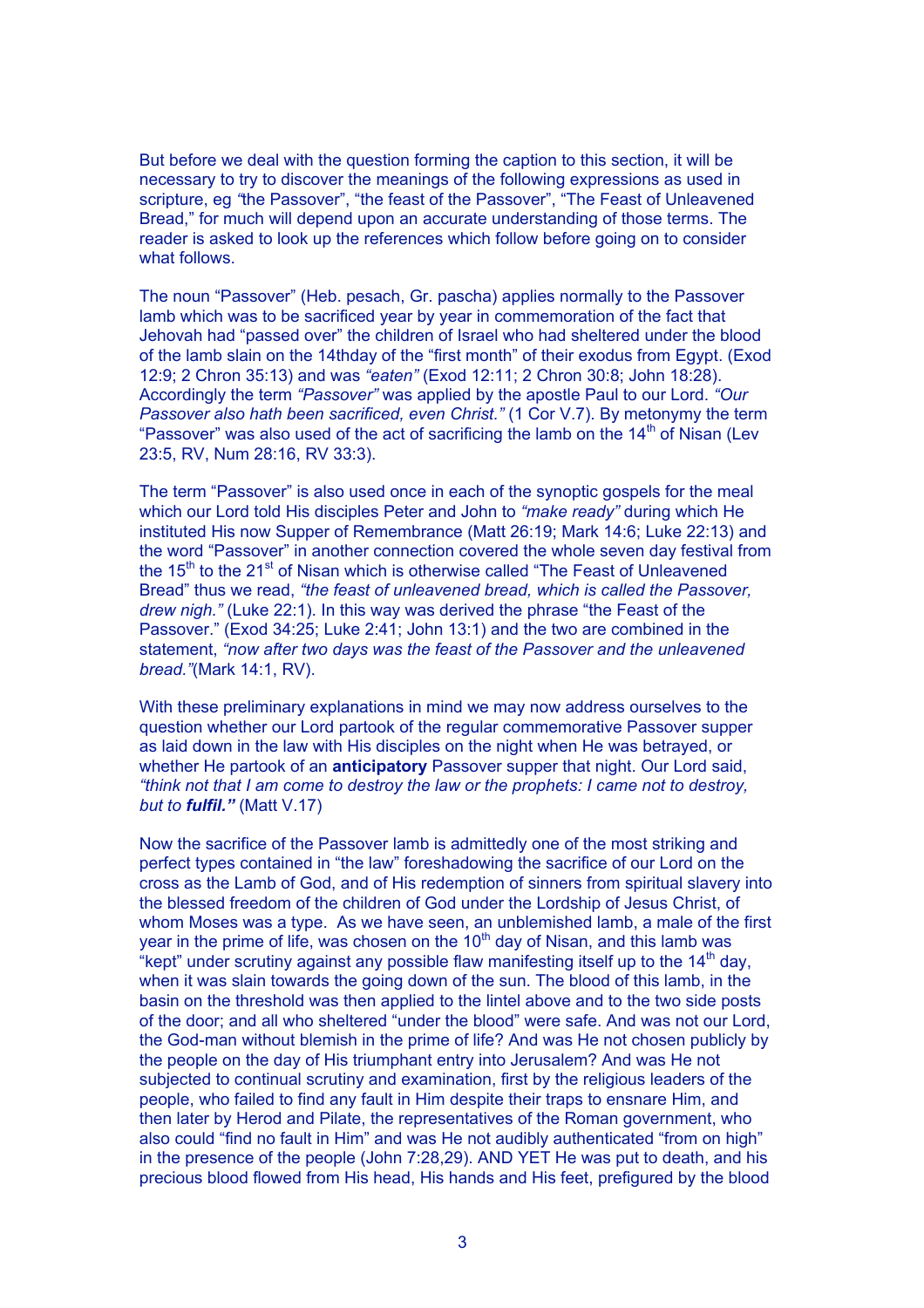of the Passover lamb on the lintel above, the two side posts, and in the basin on the threshold below of the house wherein the inmates took refuge. In fulfilment of all this did not our Lord say, *"I am the door, by Me if any man enter in, he shall be saved."* (John 10:9).

Furthermore, when we read that the soldiers broke the bones of the two malefactors who were crucified with our Lord, but not His bones, was not this a fulfilment of the direction that no bone of the typical Passover lamb was to be broken?

Now it is quite obvious that our Lord, as the Archetypical Lamb of God, could not, in fulfilment of the type in Exodus 12:6 have been crucified on the  $14<sup>th</sup>$  of Nisan, and yet Himself have partaken of the legal Passover Supper **after His death,** a supper always eaten during the evening commencing the  $15<sup>th</sup>$  of the month (Exod 12:8). In other words, our Lord, could not, as the Lamb of God, be put to death at the time when, in God's purpose, He ought to die, namely, at the time of the slaying of the typical lambs in the temple area, and also eat of the supper which followed the slaying of these lambs.

If our Lord partook of the legal Passover supper on the  $15<sup>th</sup>$  of Nisan after the slaying of the typical lambs in the temple area, and was crucified during the next period of daylight, then He was put to death one day too late, and thus failed to fulfil the Passover type. But if He died on the cross at the very time that the typical lambs were being sacrificed, then the Passover supper at which He presided with His disciples must have been an anticipatory one, and the legal Passover supper was observed during the evening on which He was in the grave.

Now many harmonists urge that our Lord kept the ceremonial law by partaking of the legal Passover supper, but they generally fail to draw attention to the fact that if He did so, He must have been crucified on a day which did not fulfil the type, on a day when, by God's appointment, the typical lambs were not, and ought not, to be sacrificed. But the present writer asks whether it was not far more important for our Lord to have fulfilled the inspired type of Exodus 22:6,8 by being crucified on the day on which the typical lambs were being killed, than for Him to observe the legal Passover supper, a supper which was about to be superseded.

He could not do both and the writer proposes to show that our Lord did accurately fulfil the type by dying at the very time when God appointed that the typical lambs to be slain in the temple area; so that in this way *"our Passover hath been sacrificed, even Christ."* (1Cor V.7) He hopes to show that the legal Passover supper was observed by the unbelieving majority of the Jews with their Sadducee leaders during the evening which followed our Lord's burial. The late Bishop Westcott took this view, though he did not quite satisfactorily explain the reference in Mark 14:12 to *"the first day of unleavened bread"* on which as Luke tells us *"the Passover must be sacrificed."* (Luke 22:7) With the evidence then available he left that matter open.

Now if we possessed the Synoptic Gospels only, most readers would probably conclude from them that our Lord did partake of the legal Passover supper during the evening on which He was betrayed, and which preceded His arrest. For we read:

*"When Jesus had finished all these words* (contained in the Olivet discourse) *He said unto His disciples, ye know that after two days the Passover cometh and the Son of Man is delivered up to be crucified."* (Matt 26:1, 2)

*"Now after two days was* (the feast) *of the Passover and the unleavened bread."* (Mark 14:1).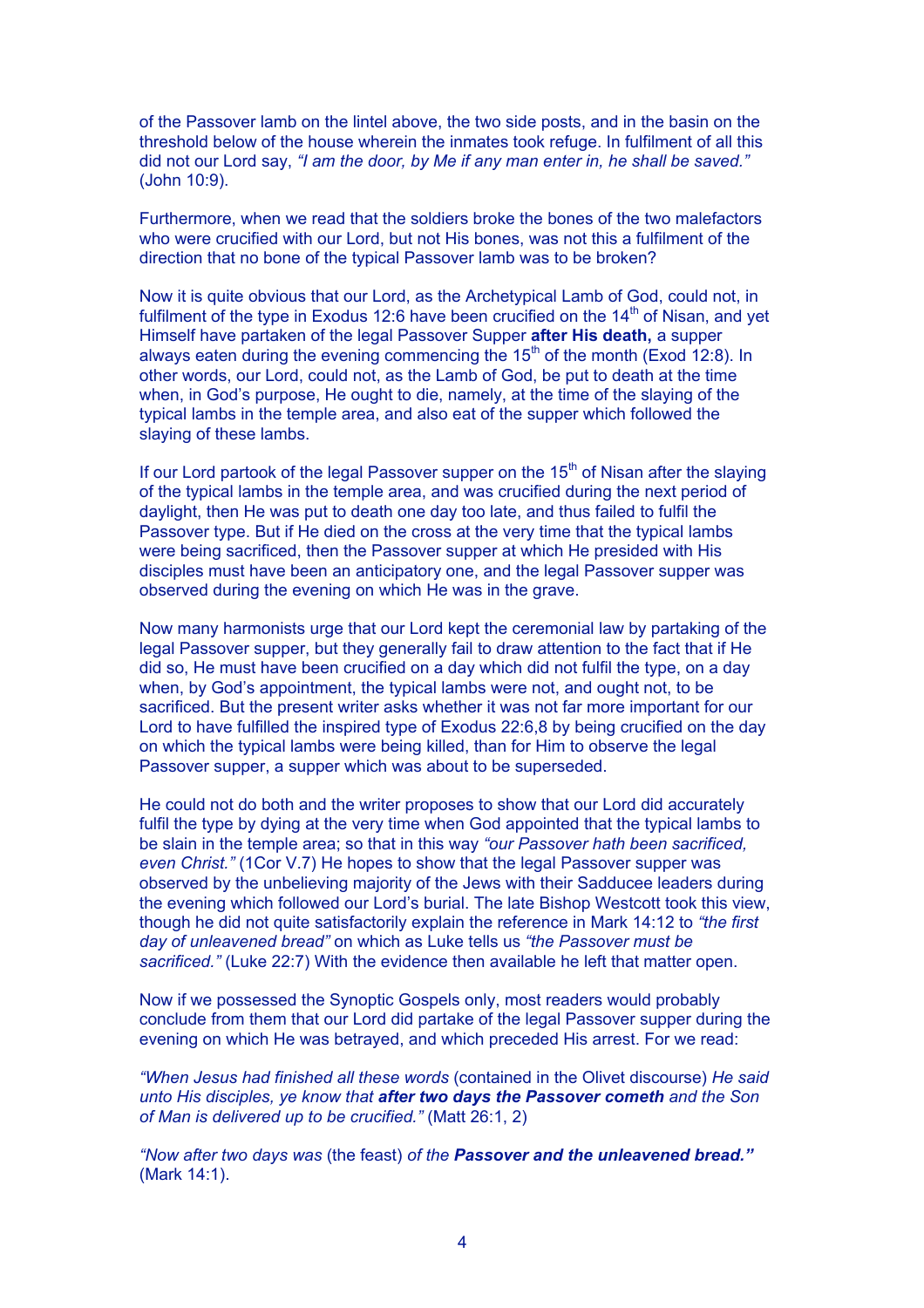*"Now the feast of the unleavened bread drew nigh, which is called the Passover."* (Luke **22:1).**

*"Now on the first day of unleavened bread the disciples' came to Jesus saying, where wilt Thou that we make ready for Thee to eat the Passover?"* (Matt 26:7)

*"And on the first day of unleavened bread, when they sacrificed the Passover, His disciples say unto Him, where wilt Thou that we go and make ready that Thou mayest eat the Passover?"* (Mark 14:12).

*"And the day of unleavened bread came, on which the Passover must be sacrificed."* (Luke 22:7)

*"And He said, go into the city so such a man, and say unto him, the Master saith My time is at hand; I will keep the Passover at thy house with My disciples."* (Math 26:18).

*"And He sent Peter and John saying go and make ready for the Passover, that we may eat. And they said unto Him, where wilt Thou that we make ready? And He said unto them, behold when ye are entered into the city there shall meet you a man bearing a pitcher of water; follow him into the house wherein he goeth. And ye shall say unto the Goodman of the house, the Master saith unto thee, where is the guest chamber where I shall eat the Passover with My disciples? And he will show unto you a large upper room furnished; there make ready."* (Luke 22:10-12; cf Mark 14:13-15).

*"And the disciples did as Jesus appointed them; and they made ready the Passover."* (Matt 26:19).

*"And when the hour was come, He sat down, and the apostles with Him. And He saith unto them, with desire I have desired<sup>5</sup> to eat this Passover with you before I suffer."* (Luke 22"14, 15).

The cumulative force of these passages is considerable. The "supper" to be eaten was without question a "Passover supper". Moreover there are incidental details which confirm this view. For we read of the drinking of the first of the four cups normally drunk during the supper in Luke  $22:17^6$ . Also there is a plain reference to the "sop" or "mortar"<sup>7</sup>used in the regular Passover supper in John 13:26. Lastly we have a reference to the singing of the last part of the Hallel in Matt 26:30. All those details suggest the regular legal Passover supper.

A reading of these passages at first sight would seem to indicate that the  $14<sup>th</sup>$  of Nisan otherwise popularly known as "the first day of unleavened bread' had arrived and that during the afternoon of this  $14<sup>th</sup>$  day the disciples were sent by our Lord from Bethany to obtain a Passover lamb from the temple area, in order that they might take it to the Passover chamber already agreed upon and there make ready for the Passover supper with all its accessories, which supper was to be eaten by our Lord with His disciples after sunset, namely on the  $15<sup>th</sup>$  day according to the ceremonial law. It would seem then that our Lord was crucified a day too late to fulfil the inspired type, namely on the  $15<sup>th</sup>$  instead of the  $14<sup>th</sup>$  day of Nisan, a serious matter to those who believe in the inspiration of the types of scripture.

<sup>-&</sup>lt;br>5 <sup>5</sup> A Hebraism for "I have desired."

<sup>&</sup>lt;sup>6</sup> See Appendix B

 $^7$  This "sop" consisted of two pieces of unleavened bread between which bitter herbs had been sandwiched, the whole being then dipped in a dish containing raisins, nuts and spices, the latter being the charoseth. This "mortar" or "sop" was eaten by all present.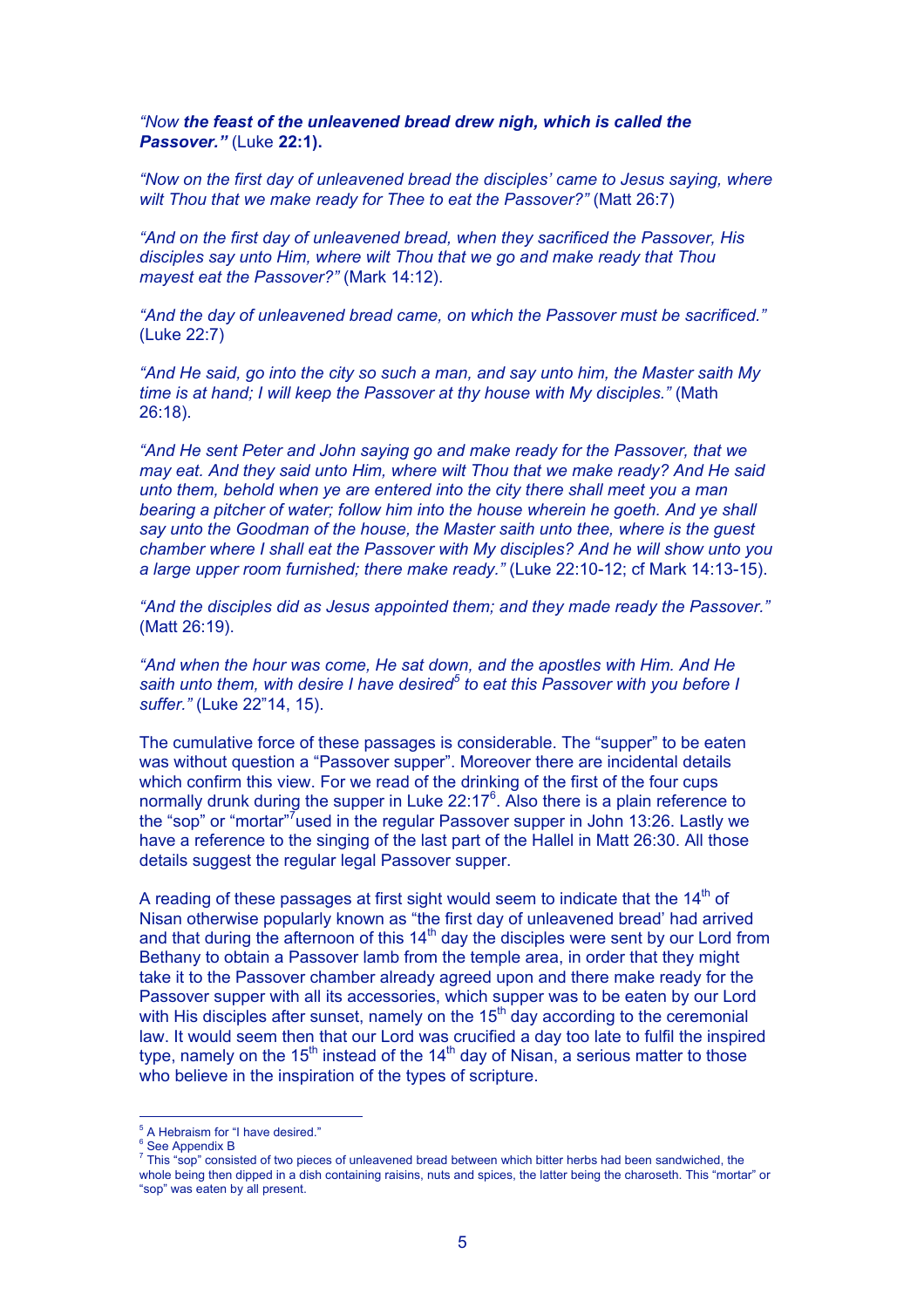But do not the words *"with desire I have desired to eat this supper with you before I suffer"* (Luke 23"15) suggest another view, namely, an anticipatory Passover supper, one held in order that our Lord might be able to fulfil the Passover type in Exodus 12:6 by dying at the very time when the typical Passover lambs were being sacrificed in the temple area? And a more careful reading of the foregoing passages shows that this is very possible.

Bearing in mind that according to the common Jewish usage the day commenced at sunset, these passages may be explained as follows; let us assume that the  $13<sup>th</sup>$  day of Nisan had just ended by the setting of the sun and that the  $14<sup>th</sup>$  day had arrived, and that the disciples had then (early that evening, not the next afternoon) come to our Lord with their question, *"where wilt Thou that we make ready for Thee to eat the Passover?"* Let us assume also that it was our Lord's special desire to have His Passover supper that same evening (not during the evening terminating the next period of daylight) and that with this purpose in view He said to Peter and John, *"go into the city to such a man, and say unto him, the Master saith, my time is at hand; I will keep the Passover at thy house with my disciples."* (Matt 26:18); then the directions given by our Lord would indicate that He had a previous engagement with the "Goodman" of that house for they were to go into the city, and there they would meet a man carrying a water-pot $^8$  and were to go with him to a certain house where they were to say to the owner, *"the Master saith unto thee, where is the guest chamber where I shall eat the Passover with My disciples?"* and he would show them a large upper room already furnished for the purpose, here they were to make ready. But it may be asked, why this secrecy, and why this delay in despatching Peter and John to make preparations until the very last moment? Surely because the Lord knew that Judas was on the watch for an opportunity to betray Him *"in the absence of the multitude"* (Luke 22:3-6). It was essential that he should not know the location of the Passover chamber until the last possible moment. It was only during this supper that he was able to depart and inform the Jewish authorities which led soon to our Lord's arrest.

But one difficulty remains. How about the lamb for the Passover supper? It would have been impossible for the two disciples to have obtained a lamb for the purpose after sunset, because the lambs for the Passover were released from the temple area only after being sacrificed during the afternoon preceding the supper, and on the above hypothesis the disciples did not leave Bethany until after sunset. This seemed an insoluble difficulty to the present writer until, early in 1936, he met the late Dr W M Christie in Haifa, Palestine and he was able to remove the difficulty in a complete manner by pointing out that at our Lord's Passover supper **there was no lamb on the table;** for was not our Lord the Lamb of God, present in Person ready to be sacrificed on the morrow at the very time that the typical Passover lambs were being slain in the temple area? Dr Christie produced evidence from the Talmud to show that for some considerable time before our Lord's Day there had been a bitter controversy between the Pharisees and the Sadducees concerning the day of the week on which the Passover supper was to be observed. This bitterness was so acute that when the Sadducees were in control of the temple services (as they were in the Lord's Day, both Annas and Caiaphas being Sadducees) the Pharisees used to have their Passover supper one day earlier than the Sadducees **and without a** lamb while the Sadducees had their supper the following day with lambs.<sup>9</sup> Some of this evidence will be given later.

 $8$  May not this water-pot have been that which was used later for the washing of the disciples; feet?

<sup>&</sup>lt;sup>9</sup> This evidence is given in full in Dr Christie's Palestine Calling; P.139.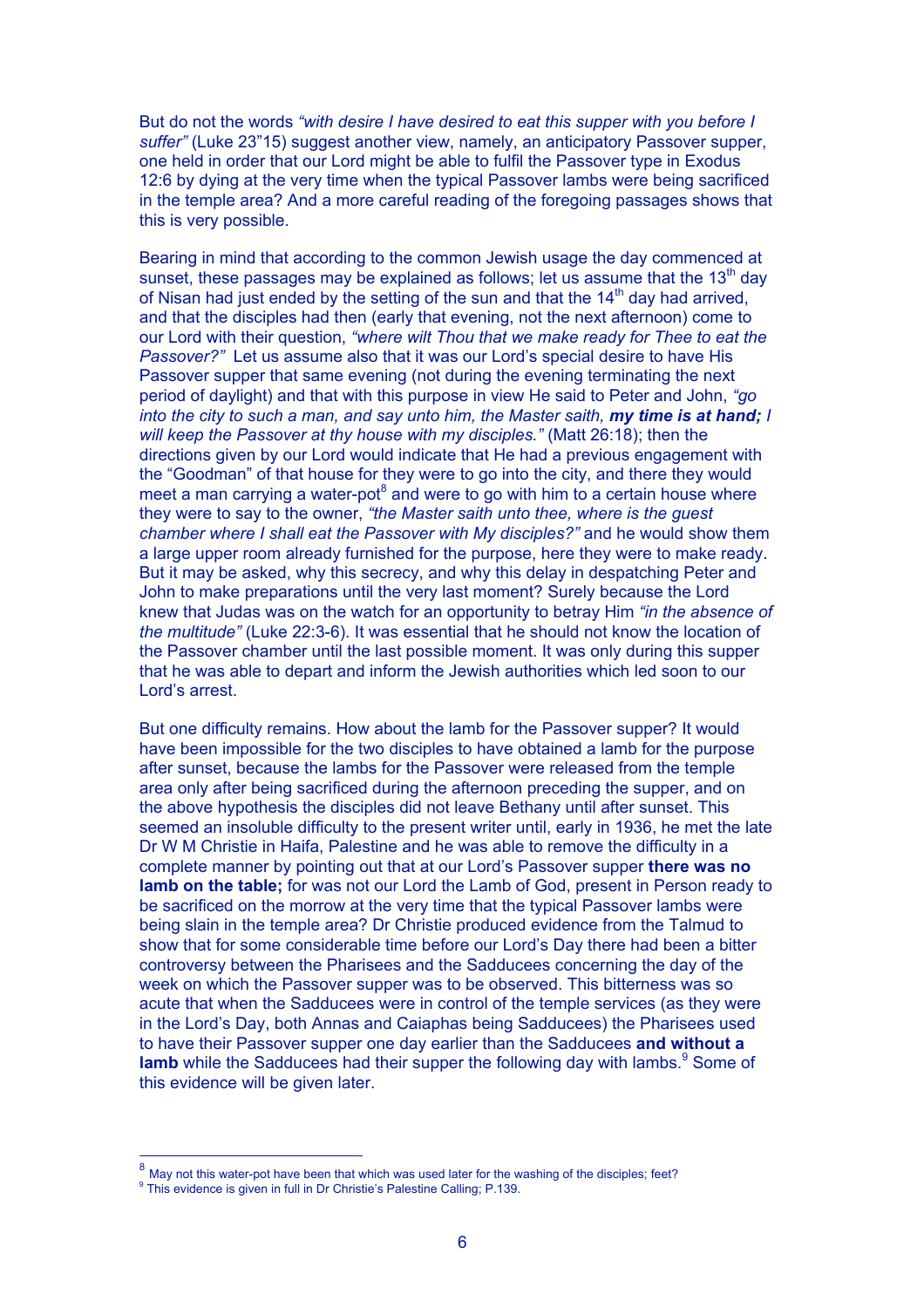But in view of what has just been stated we can now understand how the statements in Mark and Luke about the arrival, after sunset, of the "first day of unleavened bread," "when they sacrificed the Passover," or "on which the Passover must be sacrificed," were strictly accurate, for these statements had in view the sacrificing of the typical lambs by the Sadducean authorities during the next afternoon, at the very time that our Lord died on the cross. It is clear then that he had an anticipatory Passover supper with the disciples during the evening "before He suffered."

We may now turn to the passages in the gospel of John which seem to show that the legal Passover supper took place after our Lord's death and burial, passages which have proved such a source of difficulty to harmonists who hold that our Lord partook of the legal Passover supper:

*"Now before the feast of the Passover, Jesus knowing that His hour was come that He should depart out of this world unto the Father, having loved His own which were in the world, He loved them unto the end. And during supper the devil having already put into the heart of Judas Iscariot, Simon's son, to betray Him, Jesus knowing that the Father had given all things into His hand, and that He came from God, and went to God, He riseth from supper, and layeth aside His garments; and took a towel and girded Himself"* (John 13:1-4).

*"That thou doest, do quickly. Now no man at the table knew for what purpose He spake this unto him. For some thought, because Judas had the bag that Jesus said unto him buy what things we may need of for the feast."* (John 13:27-29)

*"They* (the Sadducean priests) *entered into the palace* (of Pilate) *that they might not be defiled, but might eat the Passover."* (John 18:28)

*"Now* (at the conclusion of our Lord's trial) *it was the preparation of the Passover; it was about the sixth hour* (according to the Roman reckoning). *And he* (Pilate) *saith unto the Jews, behold your King!"* (John 19:4).

In the first of these quotations the works "before the feast of the Passover" indicate that the "feast of the Passover" (which normally began with the legal Passover supper on the 15<sup>th</sup> of Nisan) was still future to the "supper" then being observed by our Lord. And in the second quotation above the Apostle John tells us that the disciples were imagining that our Lord had dismissed Judas in order that he might "buy" the "things" which they "had need of for the feast". Obviously the "feast" already mentioned as is shown by the use of the definite article, a "feast" in contrast to the "supper" then being partaken of. We must remember here that "the feast of the Passover" was a festival which lasted from the  $15<sup>th</sup>$  to the  $21<sup>st</sup>$  of the month, so the "things" which the disciples had need of in connection with this "feast" would seem to be the chagigah or festival offerings to which reference has been made on page 1 of the paper. (Remember that at this stage the disciples did not believe that our Lord was to be put to death on the morrow).

Furthermore the disciples could not have believed that the "supper" of which they were then partaking was the  $15<sup>th</sup>$  of Nisan, the opening day of the "feast" because that day was (as will be shown later) a quasi-Sabbath on which all places for the sale of goods were closed and therefore nothing could be bought.

Again, when the Apostle John explained that the Sadducean priests *"entered not into the palace that they might not be defiled, but might eat the Passover"* (appearing in the third quotation) this implies that they at least had not yet eaten of their Passover supper; for if they had entered Pilate's preventorium they would have been deemed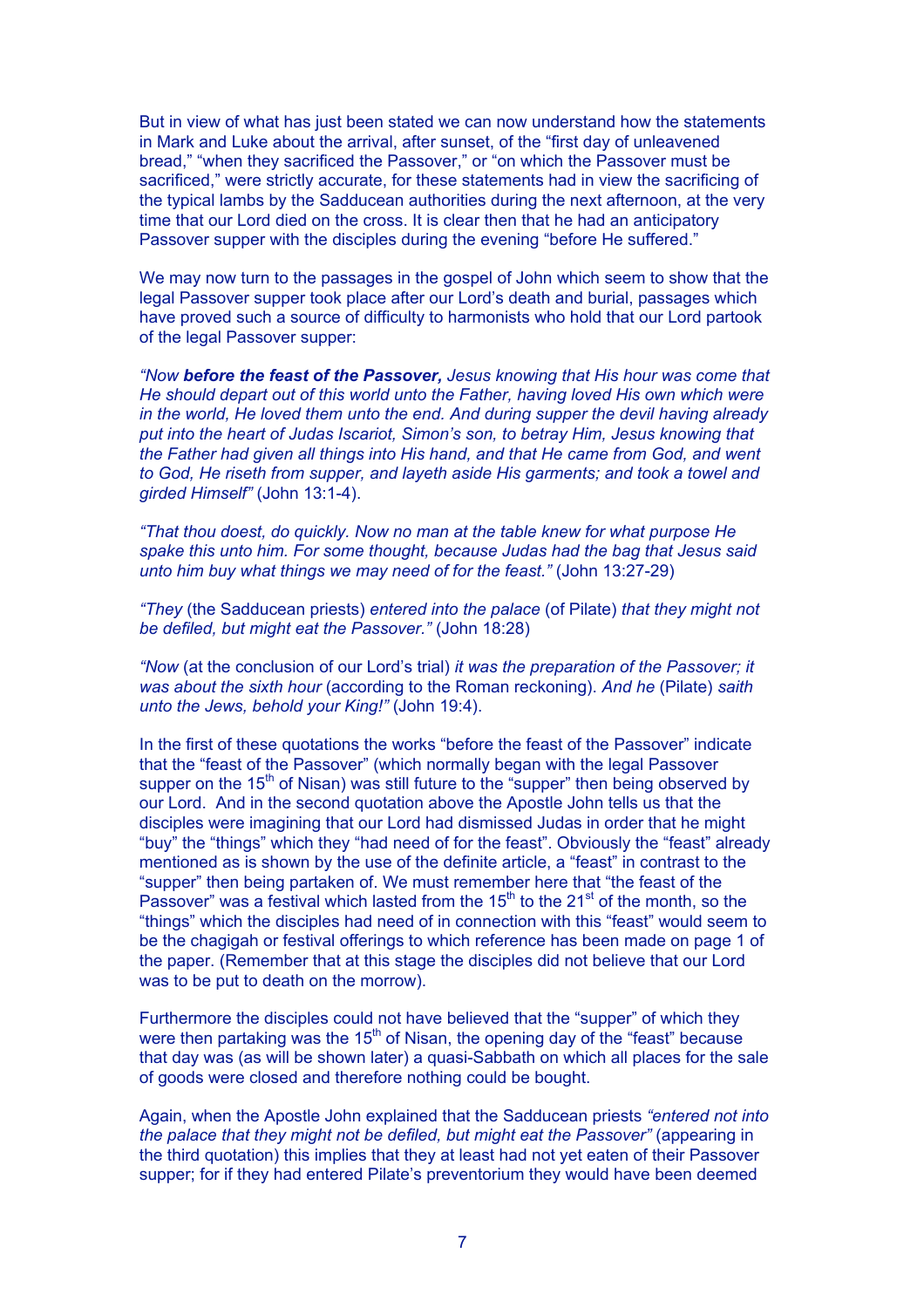so defiled that they would have been debarred from entering the temple area in the afternoon to obtain lambs for their Passover suppers which were to be partaken of in the evening after sunset. $10$ 

And when the same Apostle says at the conclusion of his record of our Lord's trial that "it was the preparation of the Passover" (Gr paraskeue tou pascha), does not this mean as Bishop Westcott has urged, "the preparation for the Passover" a "Passover" yet future?<sup>11</sup> In other words, do not let the Apostle's words imply that the day of the crucifixion, the 14<sup>th</sup> of Nisan was a "preparation" for the Passover supper which the Sadducees observed after sunset on the  $15<sup>th</sup>$  of the month. <sup>12</sup>

The present writer is not unmindful of the probability that this term paraskeue, "preparation" was even then also used as a technical term for the day preceding the regular weekly Sabbath, it is so used in the Didache, a document written about AD 100-105, and it has been so used ever since the Eastern Church. The reason for this latter use of the term was that on the Jewish Sabbath "no manner of work" could be done by the Jews, not even the cooking of food; hence all preparation for meals and other needs on the Sabbath had to be complete on the preceding day.

But the first day of the "feast of unleavened bread", "the feast of the Passover," namely the  $15<sup>th</sup>$  of Nisan though not a strict Sabbath was of a quasi-sabbatical character in that on it "no service" or "laborious" work could be done, that is, no work "save that which every man must eat" (Exod 12:16; Lev  $23:7$ )<sup>12</sup> and it was the first of seven days during which no leaven was to be found in the dwellings of those who observed this feast.

It was for this double reason that the previous day, the  $14<sup>th</sup>$  was rightly called "the preparation of the Passover" for on it regular work ceased about midday in order that a careful search was made for the elimination of all leaven from the houses, and any major work might be completed in readiness for the "feast of unleavened bread" which began after sunset. We shall have more to do with this "preparation of the Passover" in the second section of this paper.

Now if the day of our Lord's trial and crucifixion was a "day of preparation" for the legal quasi-sabbatical "feast of the Passover" commencing after sunset, but itself not in the eyes of the Sadducees in charge of the temple services a "Sabbath" we can readily understand how it was possible for our Lord's disciples in the upper room to imagine that our Lord had dismissed Judas so that he might "buy" things for the coming "feast of the Passover" (John 13:29) and how it was possible also for Nicodemus to "buy" a linen cloth before sunset on the day of the crucifixion in which to wrap the body of our Lord for burial, and how also it was possible for the "women of Galilee" after visiting the tomb to "prepare spices and ointments" for embalming

<sup>10&</sup>lt;br>
<sup>10</sup> A defilement arising from a Jew's entry into Pilate's praetorian would not, of course, have prevented his partaking of the Passover after sunset, for it was reckoned that such defilement ceased at sunset; but it would have debarred his entry into the temple area on the afternoon to obtain a lamb for the Passover.

<sup>11</sup> See Bishop Westcott's Introduction to the Study of the Gospels, p 360.

<sup>&</sup>lt;sup>12</sup> In the 23<sup>rd</sup> chapter of Leviticus there are but two "Sabbaths" (Heb Shabbat) mentioned, the weekly Sabbath (Lev 23:3) and the stricter Day of Atonement (Lev 23:27-32) on these "Sabbaths" "no manner of work" could be done, anyone transgressing this rule was liable to be put to death (Exod 31:15, Lev 23:29, 30). But in the same chapter we read of certain "set feasts" on which "no servile work" could be done, being quasi-Sabbaths, namely the 15th and 21st days of Nisan (ie the opening and closing days of the "feast' of unleavened bread"); the day of "Pentecost" (50 days<br>after the 21<sup>st</sup> of Nisan); the 1<sup>st</sup> day of the seventh month; the 15<sup>th</sup> and 21<sup>st</sup> days of the seventh tabernacles) these last three days being called "solemn rests" (Heb Shabbat Hon) see the RV the AV being very misleading.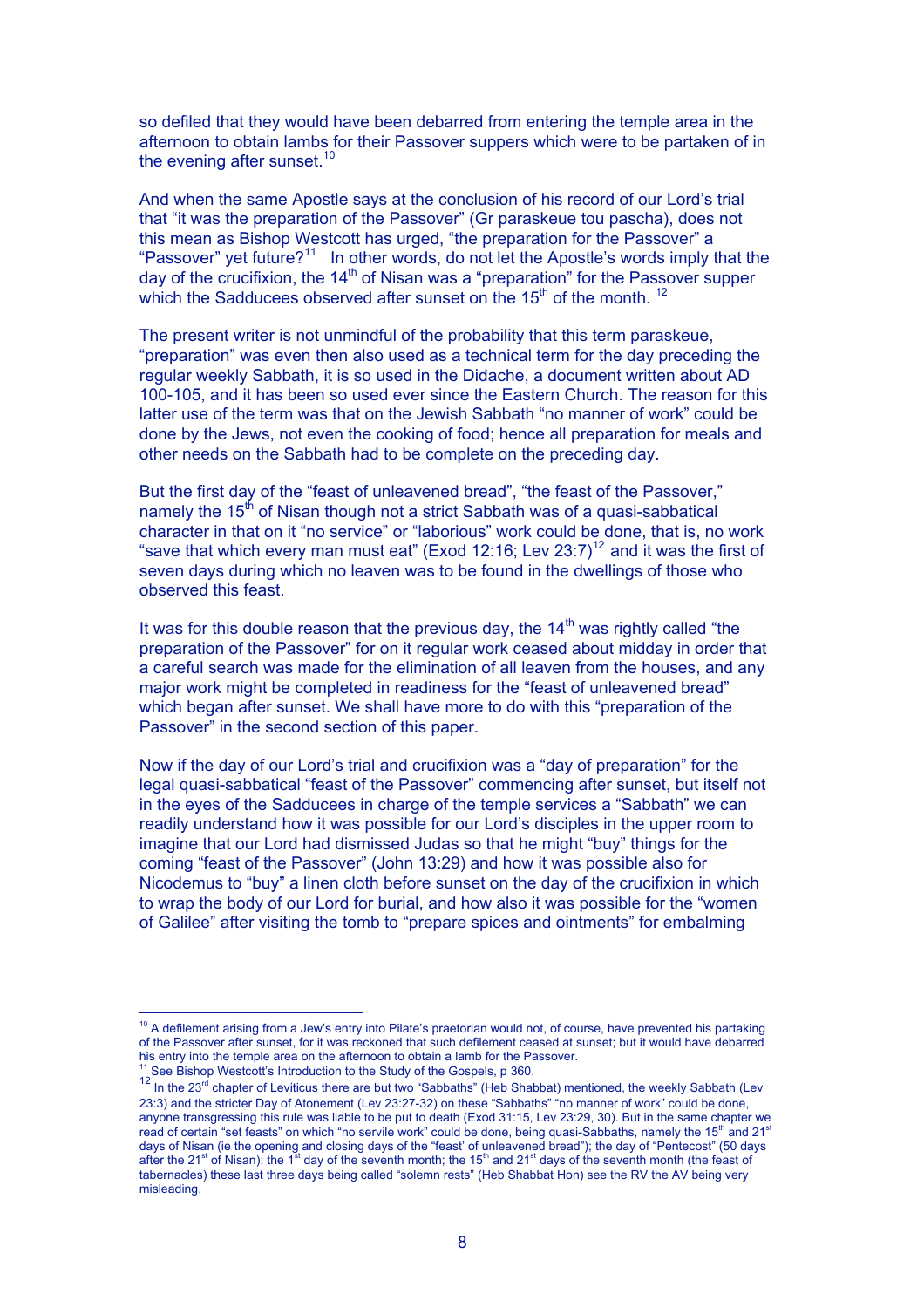the body of our Lord and then "rest according to the commandment" after sunset on the quasi-Sabbath of the feast (Luke  $23:55,56$ ).  $13$ 

All these things would have been impossible on the legal Passover day. It seems evident then that the Sadducean authorities did not regard the day of the crucifixion as the Passover quasi-Sabbath, but the next day commencing with sunset.

This seeming conflict between the statement of the Synoptic gospels and those of the Apostle John regarding the day of the Passover supper gave rise to the week known **quarto-deciman** (the 14<sup>th</sup> day) and **quinto-deciman** (the 15<sup>th</sup> day) controversy, namely the dispute as to which day of Nisan (corresponding roughly to our April) the annual memorial Lord's supper ought to be observed by the early Church. With respect to this dispute the late Dr Christie has written: "the practice in Asia Minor was that the supper was to be observed on the eve commencing the  $14<sup>th</sup>$ of Nisan, that is, after the sunset of the  $13<sup>th</sup>$  at which time the new day began according to the Jewish and OT usage. Polycarp maintained that he had so kept the feast with the Apostle John. Irenaeus, a disciple of Polycarp, followed his teacher. On the other hand the Roman practice was that the celebration should take place one day later, that is, on the evening with which the  $15<sup>th</sup>$  of Nisan commenced....this disputation went on till the year 325AD after which the Roman practice prevailed throughout the empire."<sup>14</sup>

This dispute is quite understandable. There were two different points of view; one, that the annual celebration of the supper should take place on the  $14<sup>th</sup>$  of Nisan, on which our Lord instituted it; and the other, that it should correspond to the legal Passover supper observed by the Jews on the 15<sup>th</sup> of that month. Since the annual celebration was in memory of the new Supper of Remembrance instituted by our Lord rather than in memory of the Jewish Passover supper, now defunct, the Asiatic practice would seem to have been more appropriate than the Roman, which, alas was forced upon many unwilling worshippers

We see then that there is no real conflict between the testimony of the synoptic gospels and that of the Apostle john concerning the Passover supper. But apart from the gospel of john, which, as most admit was written towards the close of the first century as a supplement to the existing gospels, it would have been difficult to see how our Lord could have partaken of the Passover supper and yet fulfil the Passover type by dying when the typical Passover lambs were being sacrificed in the temple area and how the legal Passover supper was observed after His death and burial. Without doubt the Apostle John was acquainted with the synoptic gospels because he wrote long after they were written, so he passes over in silence much which is contained in them. But being a supplement to them he was able to correct certain false deductions which readers, ignorant at that late date of the Jewish ceremonial laws, might be liable to make. That many of his readers were thus ignorant is plain from the various parenthetical "asides" which he makes in his narrative, explaining what would otherwise not be clear to them. And he must ever keep in mind that one of his reasons for writing his gospel was to present the Lord Jesus as "the Lamb of

 $13$  During the legal Passover all places for the sale of goods were closed but it has been said that purchases could be made privately that day if the price was not mentioned, nor money taken. But would the disciples have imagined that our Lord was sending Judas out (they did not know yet that he was a traitor) to buy goods in this clandestine

manner?<br><sup>14</sup> See his book Palestine Calling p 130. Dr Christie was an outstanding missionary to the Jews for many years, and a remarkable student of the Talmud's. His statement is borne out by Bishop Westcott. "early tradition is nearly unanimous in fixing the crucifixion on the  $14<sup>th</sup>$  of Nisan, and in distinguishing the last supper from the legal supper. This distinction is expressly made by Appolinarius, clement of Alexandria, Hippolytus, Tertullian, Irenaeus", Introduction to the Study of the Gospels p 343.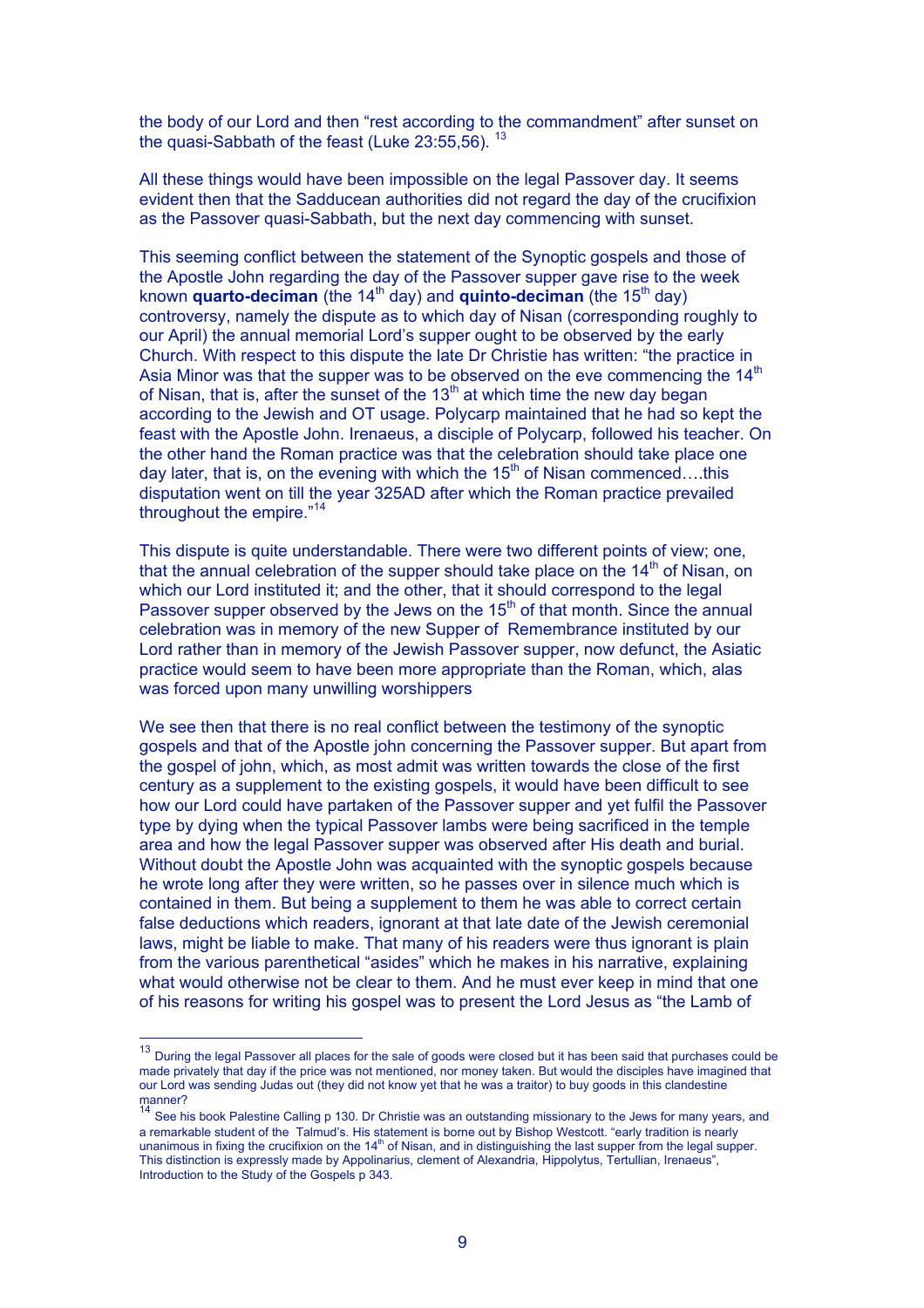God" who came to "take away the sins of the world" by Himself fulfilling the OT sacrificial types.

It was stated above that there is evidence that in our Lord's time there were two Passover suppers, one following the other, that of the Pharisees which they observed during the evening commencing the 14<sup>th</sup> of Nisan and that of the Sadducees which they observed during the evening commencing the  $15<sup>th</sup>$  of that month. It will be well if we look at this evidence just here.<sup>15</sup>

These successive Passover suppers arose in a rather curious way. It appears that for many years after the return of the Jews from their exile there was an acute controversy between the sect of the Pharisees and that of the Sadducees as to which day was meant in the expression "the day after the Sabbath" on which the priests were to wave the sheaf of first fruits unto Jehovah, of which we read in Leviticus 23:11, 15. The Sadducees maintained that these words meant "the morrow after the regular Sabbath whenever it fell during the Passover week," namely the first day of the week (though this designation for the day is not found in the OT scriptures). But the Pharisees equally firmly insisted that the phrase meant "the morrow after the first day of unleavened bread," namely the  $16<sup>th</sup>$  of Nisan, since, as we have seen, the  $15<sup>th</sup>$ day the first day of unleavened bread was a quasi-Sabbath.

Now the 15th of Nisan, the "first day" of unleavened bread" (Lev 23:6,7) had no fixed relation to the week. It might fall on any day of the week because it was counted from the  $1<sup>st</sup>$  of Nisan which, since it was fixed by the first visible appearance of the new moon in the spring equinox, also had no fixed relation to the week. If, for example, the new moon should happen to become visible towards sunset on our Sunday, then Monday (beginning after sunset) would be the  $1<sup>st</sup>$  of Nisan and so the  $15<sup>th</sup>$  would also be a Monday. If again the new moon appeared just before sunset on a Wednesday, then the 1<sup>st</sup> of Nisan would be a Thursday, and so also the 15<sup>th</sup> of Nisan. When the Pharisees were in control of the temple services (as was the case some time after the return of the Jews from the exile) the sheaf of first fruits would be waved on the morrow after the 15<sup>th</sup> of Nisan irrespective of what day of the week that might be. But this would not at all suit the Sadducees who maintained that the sheaf must be waved on the morrow of the weekly Sabbath whenever that should fall in the Passover week. Now we are told that the Jewish custom was that when the Paschal new moon was first seen the witnesses of its appearance were to kindle without delay a bon-fire on the crest of the mountain from which it was seen, and this would be the signal for bon-fires to be lit from crest to crest until the news reached Jerusalem that same night. The authorities would then arrange the reckoning of Nisan and the temple services accordingly.

It came about therefore that when the Pharisees were in control, as was the case in Maccabean times, the Sadducees, not wishing the waving of the sheaf to take place on any other day than the morrow after the weekly Sabbath, used to suborn witnesses to give false evidence as to the first appearance of the moon at the spring equinox so as to ensure that the  $15<sup>th</sup>$  of Nisan should coincide with the weekly Sabbath; then of course the waving of the sheaf would take place on the morrow after the Sabbath, as well as on the  $16<sup>th</sup>$  of Nisan, as they desired. Relative to this Dr Christie has written: "we learn that this party (who are called Minim, Boothusians and Tzadukim, all designations of the Sadducean sect) sought to introduce confusion in the reckoning (M.Rosh 2.1) and that this was for the purpose of deceiving the Chachamim, Rabbis of the Pharisaic party. The whole mater is made very clear in

 $15$  This evidence is given fully in Dr Christie's "Palestine Calling" pp 134-140.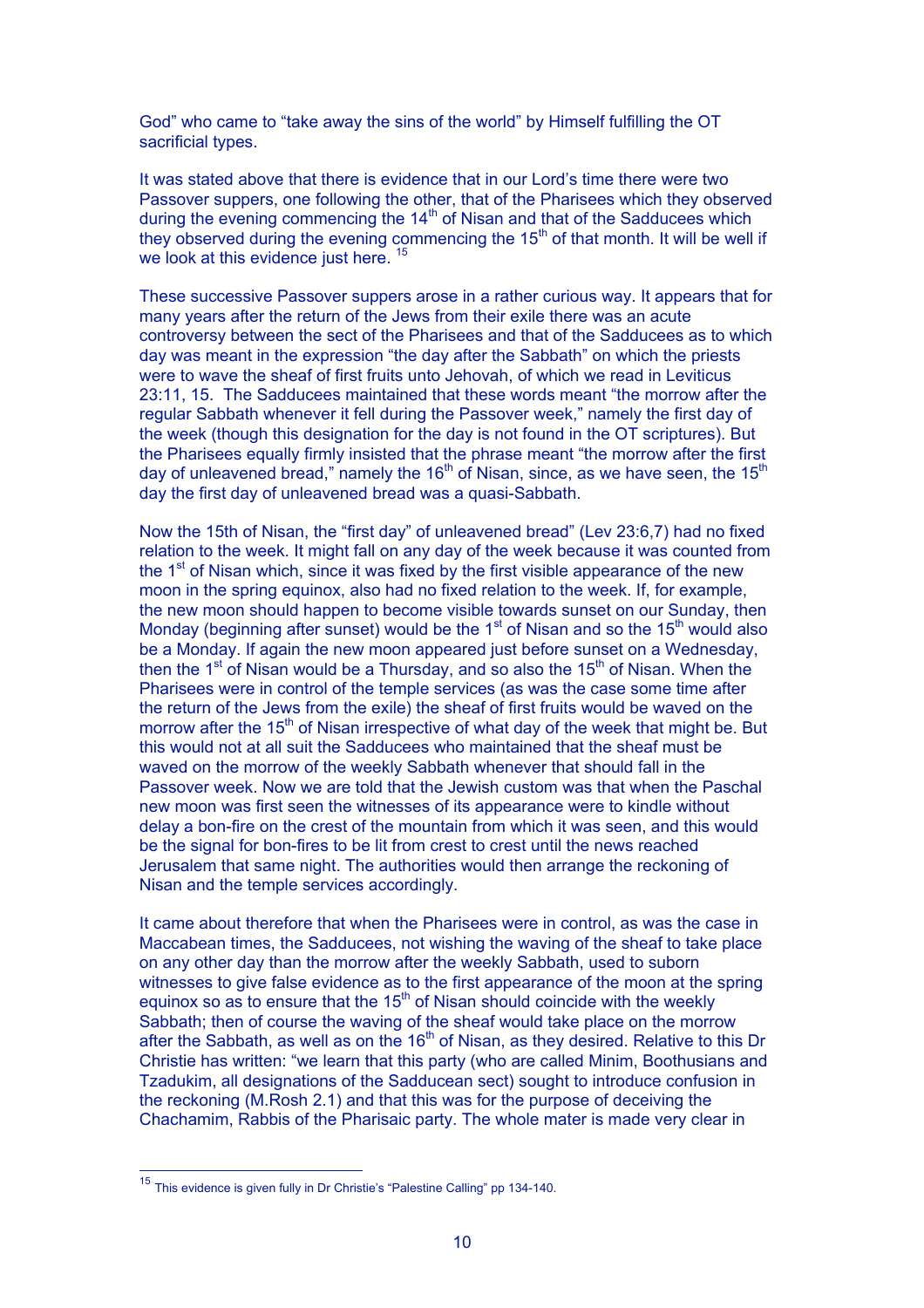the Tosephta parallel to the Mishna as also in the Gemara comments in both Talmud's (Mishnah, Rosh 2.1; Bab Rosh 22b; Jer Rosh 2.1 or 10b in Shit. Edition)

All three passages give a full account of the bribing of two witnesses to give false testimony regarding the new moon for this purpose, and the payment of 200 zuz or denars to each of them. One of those belonging to the Pharisee sect revealed the whole matter and gave details concerning his evidence of having seen the new moon from the neighbourhood of the Good Samaritan Inn (Ma'ale Adummim).<sup>16</sup>

In the same connection he wrote: "The Jerusalem Talmud tells us that the deception in the reckoning 'was known to the rabbis' and the result was that 'these were sitting down (reclining) today, and those were sitting down on the morrow'" (Jer Rosh  $10<sup>b</sup>$ .  $1<sup>6</sup>$ 

Here is positive evidence of the keeping of two successive Passover suppers, and there is no reason to question the possibility of such a state in our Lord's time which would explain the apparent disagreement between the evidence concerning the supper in the synoptic gospels and that in the gospel of John in a very satisfactory manner, the first Passover supper being that of the Pharisees (without lambs) to which our Lord's Passover supper corresponded, the second that of the Sadducees observed after our Lord's death and burial.

This explains how there would be no bar to the servants of the High Priest carrying weapons on the  $14<sup>th</sup>$  of Nisan, the day of His arrest, trial and crucifixion (John 18:3) which was forbidden on any kind of Sabbath (M Shab 6:1) and how that there would be nothing irregular in holding a court of law for our Lord's trial on that day, which was forbidden on any kind of Sabbath (M Betzah V2; B Sanhed 63a) and that all the acts connected with the crucifixion were possible that day, which were forbidden on a Sabbath (Sanhed 39a). Certainly then the day of our Lord's crucifixion was not the quasi-Sabbath or "first day" of the "feast of unleavened bread."

Now in the dispute concerning the phrase "the morrow after the Sabbath" (Lev 23:11,15) Dr Christie inclined to the view that the Pharisees were right and the Sadducees wrong. The present writer questions this. But let us examine the evidence before making up our minds. Through Moses, God said to the children of Israel, *"when ye be come into the land which I give unto you, and shall reap the harvest thereof, then ye shall bring the sheaf of the first fruits of your harvest unto the priest; and he shall wave the sheaf before the Lord, to be accepted for you; on the morrow after the Sabbath the priest shall wave it. And in the day when ye wave the sheaf, ye shall offer a he-lamb of the first year for a burnt offering unto the Lord ….and ye shall eat neither bread, nor parched (roasted) corn, nor fresh ears, until this selfsame day, until ye have brought the oblation of your God: it is a statute for ever throughout your generations in all your dwellings."* (Lev 23:10-14, RV).

*"And ye shall count unto you from the morrow after the Sabbath, from the day that ye brought the sheaf of the wave offering; seven Sabbaths shall there be complete: even unto the morrow of the seventh Sabbath shall ye number fifty days; and ye shall offer a new meal offering unto the Lord. Ye shall bring out of your habitations two wave loaves ….they shall be baken with leaven, for first fruits unto the Lord."* (Lev 23:15-17 RV).

In fulfilment of the direction given by God in the first of these passages we read that after Joshua had brought the children of Israel into the land they *"did eat of the old*

 <sup>16</sup> Palestine Calling p 136.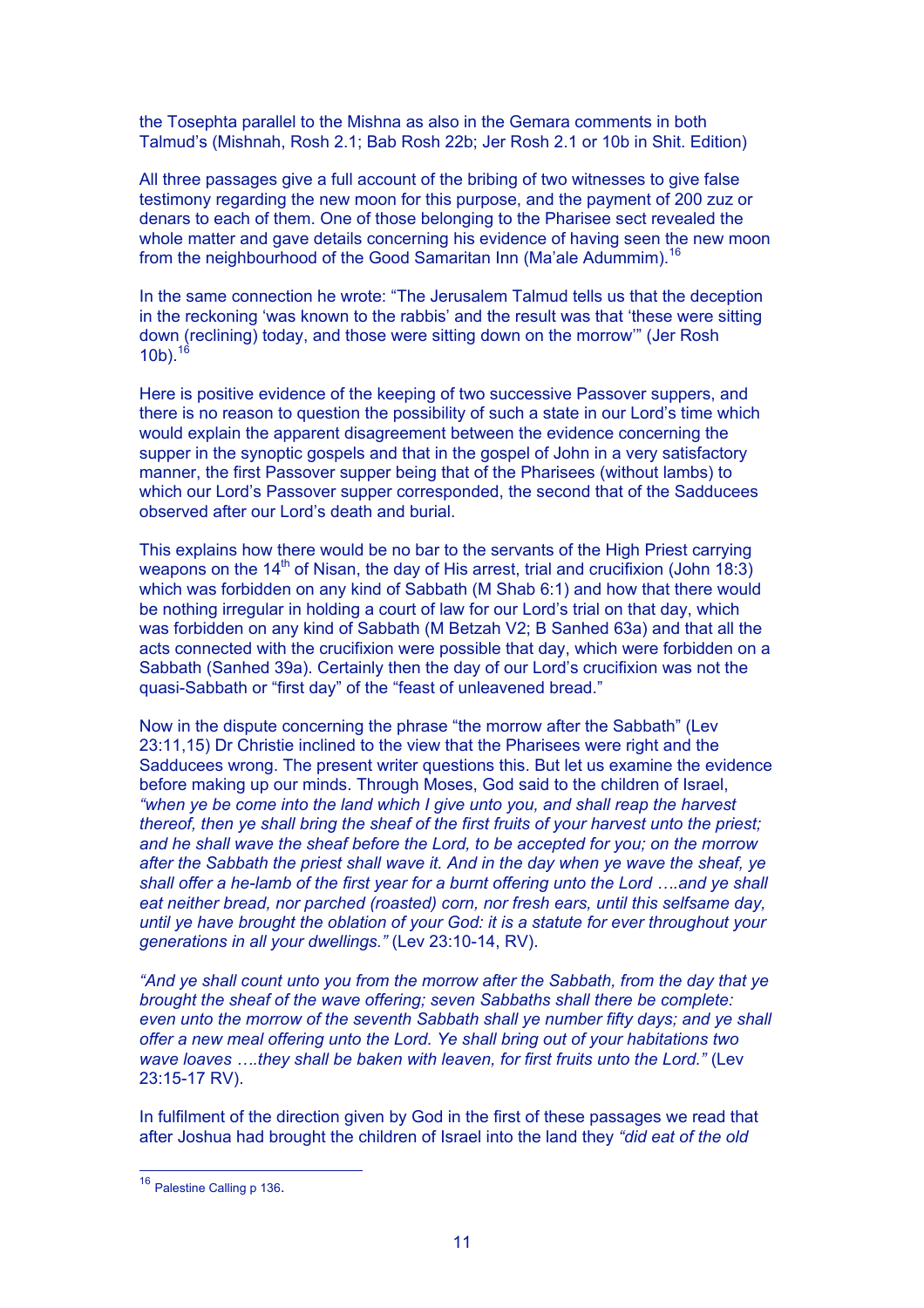*corn of the land on the morrow after the Passover, unleavened cakes and parched* (roasted) *corn, in the selfsame day"* (Josh 5:11). And if we carefully compare this statement in the book of Joshua with the first of the passages from Leviticus above it seems that the eating of the "old corn of the land" followed the waving of the sheaf of first fruits earlier in the day. In this case then it appears that "the morrow after the Sabbath" was based on their interpretation of the words "the morrow after the Sabbath." But the conclusion that "the morrow after the Sabbath" always corresponded to "the morrow after the Passover" does not necessarily follow, for it may well be that in this particular instance the appearance of the new moon was such that it caused the day of the Passover supper to coincide with the weekly Sabbath.

But let us look at the second quotation from Leviticus 23 above and we shall discover evidence which will show that the words "the morrow after the Sabbath" do mean "the morrow after the (weekly) Sabbath." In this passage note the words "seven Sabbaths shall there be complete: even unto the morrow of the seventh Sabbath shall ye number fifty days. Of what nature can these intervening "seven Sabbaths" be? They can only be the weekly Sabbaths, no other Sabbaths are recurrent in this way.<sup>17</sup> The following diagram will make the matter quite clear.

|                  |      |             |     |    |      |    | 50 days       |
|------------------|------|-------------|-----|----|------|----|---------------|
| Datum<br>Sabbath | ⊿ St | $\Omega$ nd | ora | иu | r⊏th | ໑™ | $7th$ Sabbath |

The numbering of the "fifty days" of Leviticus 23:16 is obviously inclusive, and the "seventh Sabbath" is plainly of the same nature as the intervening "Sabbaths" that is it is a weekly Sabbath, then so is also the first of the "Sabbaths" it is not the quasi-Sabbath of the 15<sup>th</sup> of Nisan on which the legal Passover supper was observed.

Moreover we have a clue to the meaning of the words "the morrow after the Sabbath" which the Jewish authorities of our Lord's Day did not possess. For we know that the Passover lambs, the waving of the sheaf of first fruits and the presentation of the "two wave loaves" (Lev 23:17) were types which found their fulfilment in our Lord's time. For

- 1. "Our Passover also hath been sacrificed, even Christ" (1Cor V.7 RV)
- 2. Then on "the morrow after the Sabbath" on the very day when the Jewish priest waved the sheaf of first fruits our Lord was raised from the dead, and as "the first fruits of them that are asleep" (1 Cor 25:20) was metaphorically "waved" in resurrection "acceptance" before the Father. This "Sabbath" was certainly the weekly Sabbath.
- 3. Furthermore counting "fifty days" from this "morrow after the Sabbath" onwards to "the morrow after the seventh Sabbath" we are told that "two wave loaves" which had been baked from the grain of separate stalks of wheat were "waved with the bread of the first fruits for a wave offering before the Lord" (Lev 23:20). The fulfilment of this was without doubt the descent of the Holy Spirit "fifty days" after

 <sup>17</sup> Referring to these "seven Sabbaths" Gasenius says that the word "Sabbath" here is "nearly the same as ….week" in meaning as is seen when we compare this passage with Deut 16:9, "seven weeks shalt thou number unto thee: from the time thou beginnest to put the sickle to the standing corn shalt thou begin to number seven weeks." But in Lev 23:15 the word in the Hebrew is Sabbath, not shabua "week", but the correspondence is quite natural, for each "week" would close with its "Sabbath". The LXX has most inaccurately rendered Lev 23:15 by "hepta hebdomadas holokleros" " seven full weeks."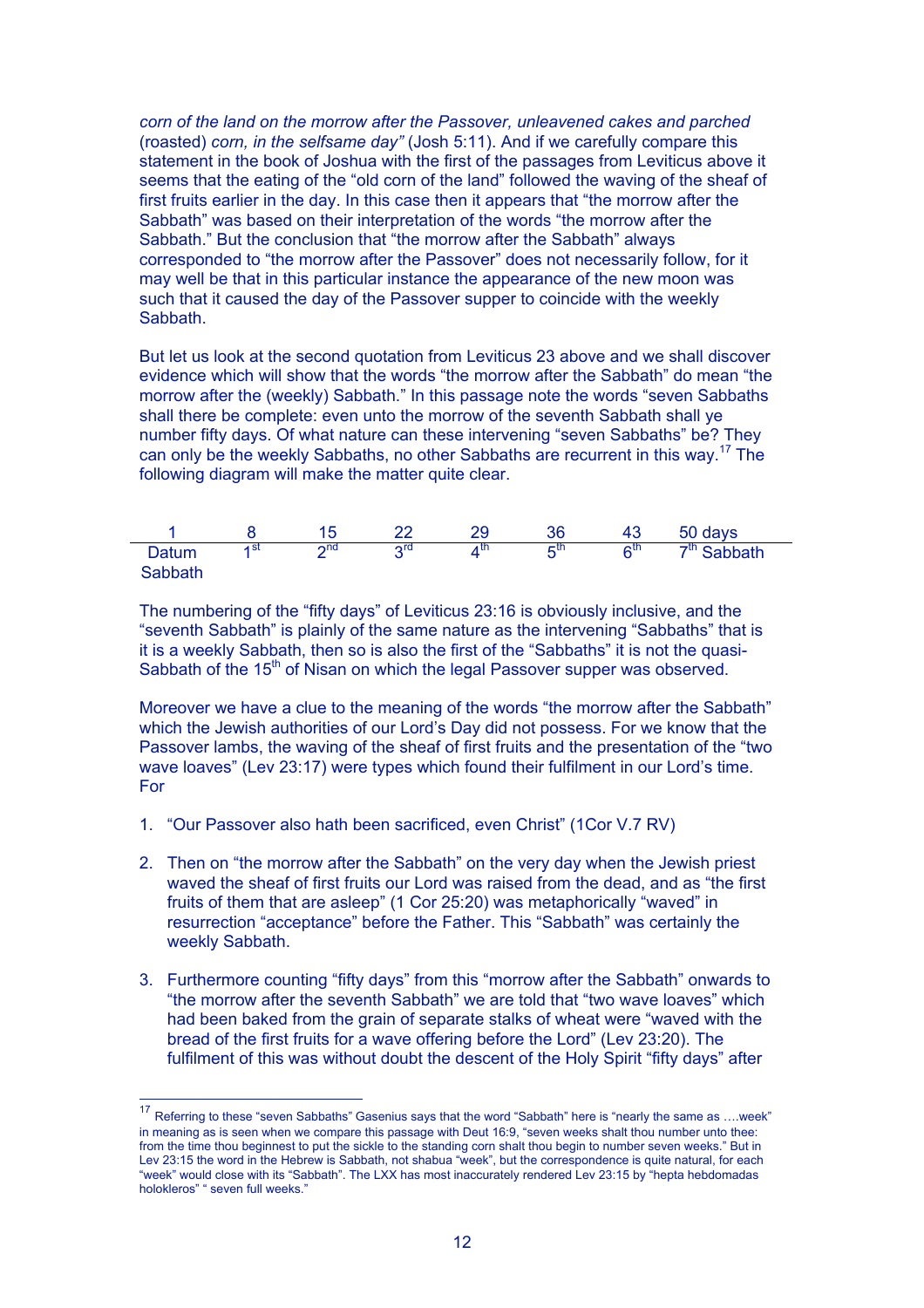the Lord's resurrection so as to fuse, as it were, the separate disciples into one organism, the church. There are "two loaves" signifying that the church was to be formed of both Jews and Gentiles and these two loaves were "baken with leaven" signifying that in the Church there is, alas, both evil and good. These "two loaves" were to be "waved" by the priest 'with the bread of the first fruits for a wave offering before the Lord. (Lev 23:20) accordingly James tells us, *"of His own will He brought us forth by the word of truth, that we should be a kind of first fruits of His creatures."* (Jas 1:18).

Without doubt then, the Sadducees were right in interpreting the work "the morrow after the Sabbath" as being "the morrow after the (weekly) Sabbath" which fell in the Passion week. This conclusion is important. For if they were right in their interpretation of this "Sabbath" they were equally right in their choice of the day for the sacrificing of the Passover lambs in the temple area at the very time that our Lord died on the cross, and in keeping the legal Passover supper after His death and burial.

Our first question is now answered – our Lord and His disciples partook of an anticipatory Passover supper by special desire "before He suffered" a supper which coincided with that held by the Pharisees and a supper which was eaten during the evening which was the commencement of the 14<sup>th</sup> of Nisan on which same day He was put to death the next afternoon.

## **PART 2**

### **2. On What Day of the Week was our Lord Crucified?**

Western Tradition is practically unanimous in the view that our Lord was crucified on the Friday of the Passion Week. Those who hold to any other day for the crucifixion are in the great minority, though some weighty names may be quoted in favour of the crucifixion having taken place on the Thursday of that week. Indeed in some of the Eastern Churches they have a representation of our Lord's body in a coffin on Thursday evening, this may indicate an older tradition.

But what does scripture say about the question? The answer to this question is of some importance, because it has a bearing upon the extreme reverence which some give to what we know as "Good Friday" which they call the holiest day of the year.

Among those who have questioned Friday as being the day of our Lord's crucifixion may be numbered such a scholar as the late Bishop Westcott, and he has been followed by a few scholars since. Bishop Westcott laid great stress upon our Lord's words. *"As Jonah was three days and three nights in the belly of the whale; so shall the son of Man be three days and three nights in the heart of the earth."* (Matt 12:40), as being proof to the contrary. He has written as follows:

"admitting that parts of the days of the burial, and the resurrection are to be counted as days, yet even thus the period from Friday to Sunday is only three days and two nights. Are we then to conclude that the separate enumeration of days and nights is without special force and strictly speaking inaccurate?"<sup>18</sup>

Accordingly he held that our Lord was crucified on the Thursday. The present writer must admit that for a long time this statement of our Lord made him doubt the Friday date for our Lord's crucifixion and the usual explanation of our Lord's words made in

 <sup>18</sup> Introduction to the Study of the gospels. Pp 344, 345.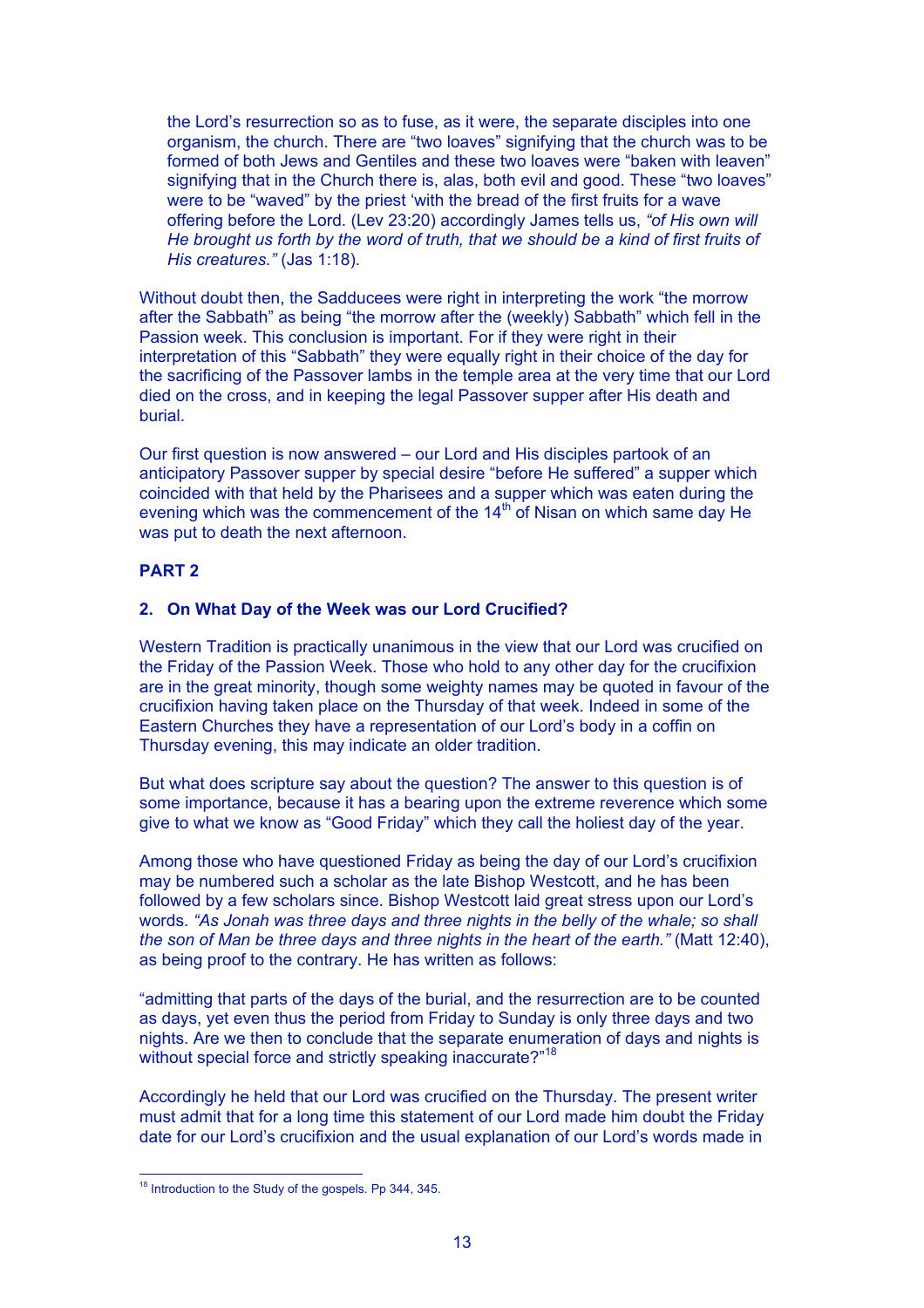the effort to make them conform to the Friday date seemed to him precarious and unconvincing. After a careful examination of the arguments on both sides of the problem has convinced him of the great probability of the Thursday date for the crucifixion. It is with some satisfaction that he discovered that the same arrangement of the Passion Week as is suggested in Appendix A of the paper, supporting the Thursday date, appears in the article under the caption of "dates" written by Mr F R Montgomery Hitchcock in Hastings' Dictionary of Christ and the Gospels, though he only became aware of this article long after he had come to his own conclusions on the subject.

(The reader will find it even more advisable to refer continually to the suggested chronological order of the Passion Week which appears in Appendix A).

#### **The Probability of the Thursday Date**

An important reason for the Thursday date for the crucifixion is that it seems to fit in so wonderfully with the details of the type appearing in Exodus 12:3-8, for in this passage we read:

*"Speak ye unto all the congregation of Israel, saying in the tenth day of this month* (Nisan) *they shall take to them every man a lamb …..a lamb for an household …..your lamb shall be without blemish, a male of the first year …..and ye shall keep it up until the fourteenth day of the same month: and the whole assembly of the congregation of Israel shall kill it at even* (Heb 'between the two evenings;) *….and they shall eat the flesh in the night, roast with fire, and unleavened bread; with bitter herbs they shall eat it."* (Exod 12:3-5 RV).

In fulfilment of this type our Lord as the archetype, was chosen by popular acclamation on what is called 'Palm Sunday' the 10<sup>th</sup> of Nisan, when the people cried; *"Hosanna Blessed is He that cometh in the name of the Lord, even the King of Israel"* (John 12:11, 12).

Our Lord was in the prime of life. He was without blemish in any way, moral or physical. In the passage quoted from Exodus the words *"ye shall keep it up"* mean that the people were to keep the lamb "in custody"<sup>19</sup> under constant scrutiny against any possible blemish developing in the meantime. In fulfilment of this, our Lord was under constant scrutiny from 'Palm Sunday' right up to the time when He was delivered up to be crucified; during which period 'no fault' could be found in Him. On the Sunday He made His triumphant entry into Jerusalem and *"all the city was stirred saying Who is this? And the multitude said, this is the Prophet Jesus from Nazareth of Galilee."* (Matt 21:10,11); and after showing Himself publicly in the temple He returned to Bethany.

On Monday he again entered the temple and cleansed it, healing the blind and lame and so vindicated Himself again; whereupon the children cried, *"Hosanna to the Son of David"* and the religious leaders were unable to gainsay Him.

On Tuesday He had His great day of controversy with the Jewish leaders, who were unable to *"ensnare Him in His talk"* or to *"answer Him a word when He questioned them, for He was without fault"*.

 <sup>19</sup> Dr G Rawlinson in Ellicott's Bible Commentary. Vol 1, Pp 228.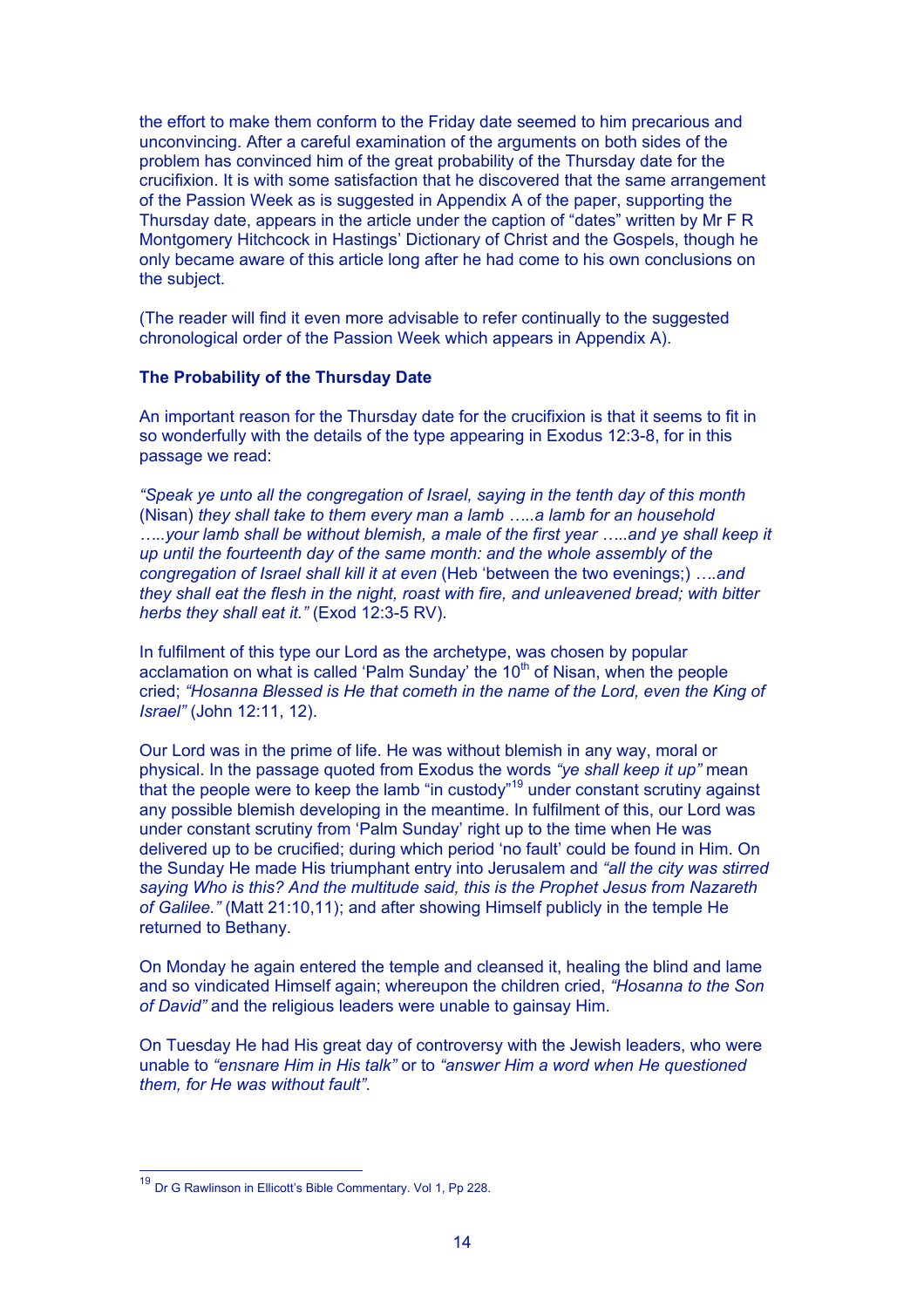On Wednesday the Lord again entered Jerusalem and certain Greeks asked after Him<sup>20</sup> and a "voice out of heaven" vindicated Him in the presence of the multitude; and after answering further criticism our Lord *"departed and hid Himself"* to avoid premature arrest by the priests who were that day plotting His death. (John 12:28- 36).

That evening, now the 14<sup>th</sup> of Nisan, our Lord instituted His new Supper of Remembrance, was betrayed, arrested, tried before the religious leaders of the people, who were unable to substantiate any valid charge against Him, tried by Pilate, then by Herod and again by Pilate and repeatedly pronounced not guilty. But in spite of His proved innocence He was finally condemned to death by the almost unanimous clamour of the Jews who cried, *"Let Him be crucified."* All this was on the 14<sup>th</sup> of Nisan.

If on the other hand, our Lord was crucified on Friday the  $15<sup>th</sup>$  of Nisan, then the type was falsified in a most important particular, a serious matter to those who believe in its inspiration.

Furthermore, those who believe that our Lord was crucified on Friday, and yet believe that He made His triumphant entry into Jerusalem on 'Palm Sunday' are forced to predicate that He spent two days, Wednesday and Thursday in retirement at Bethany, not under public scrutiny, that is, two days out of the five required by the type, another serious failure in the fulfilment of the type. Indeed some harmonists have urged that our Lord had His interview with the Greeks on Tuesday afternoon and then departed and hid Himself.

But this is impossible. It is true however that when the Synoptic gospels come to speak of *"the first day of unleavened bread on which the Passover must be killed"* there does seem a break in the continuity of their narratives, allowing for a new beginning in subject (see Matt 26:17, Mark 14:12, Luke 22:7) and this break might allow for a period of retirement at that point, a retirement passed over in silence. But the context, before and after this break, certainly gives no impression of a two day period of inactivity on our Lord's part as is so often assumed. Indeed such a period of retirement seems to be expressly contradicted by Luke's summing up of our Lord's ministry at this period, when, just before his account of the Passover supper, he says:

*"Every day He was teaching in the temple, and every night He went out and lodged in the mount that is called the Mount of Olives; and all the people came early in the morning to Him in the temple, to hear Him."* (Luke 21: 37,38).

It seems certain then, in view of this testimony of Luke, that our Lord's interview with the Greeks, and His subsequent departure from Jerusalem to avoid premature arrest, took place during Wednesday, probably in the morning. And it was in the ensuing evening, after sunset, that our Lord kept His Passover Supper with His disciples in the "upper room" when He instituted His new Supper of Remembrance.

It appears then that our Lord did accurately fulfil the type in Exodus 12 by being chosen publicly on the  $10<sup>th</sup>$  of Nisan, and by being under constant scrutiny (with the exception of a few hours on Wednesday) until the  $14<sup>th</sup>$  day of that month commencing after sunset, and that He was crucified during the next period of daylight, this being Thursday and He died *"between the evenings"* (ie between the going down of the sun

 $20$  See pp 4, 5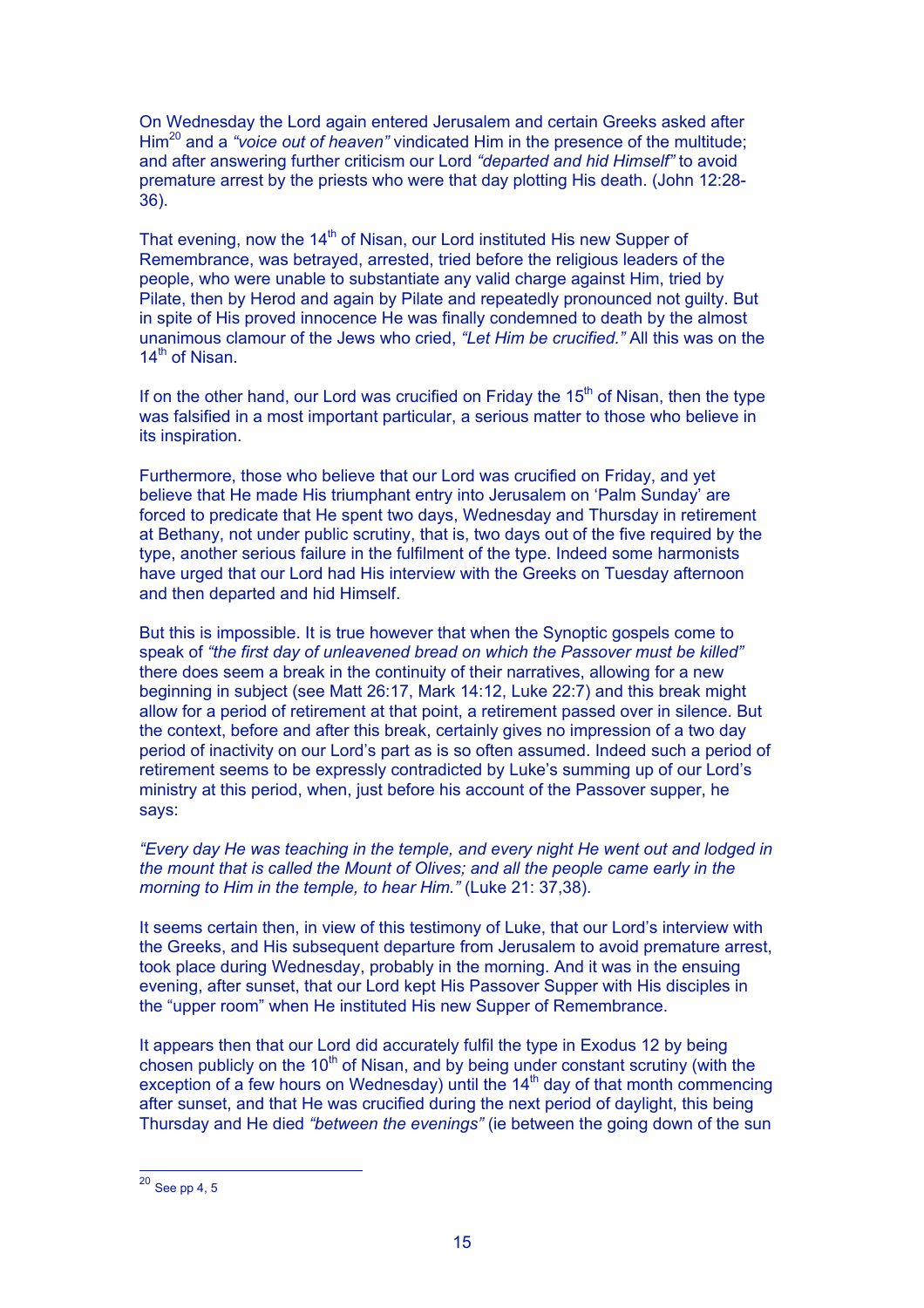and sunset) after being publicly condemned to death *"by the whole assembly of the congregation"* of the Jews.

Is this conclusion consistent with the other references to His death in the Gospel records? Yes, abundantly so. Firstly we have a definite time note in John 12:1 which seems to fit in exactly with the Thursday date for the crucifixion. We read, *"Jesus therefore six days before the Passover came to Bethany."*

What does the Apostle John mean here by "The Passover? In some contexts this term seems to refer to the sacrificing of the Passover lambs during the afternoon of the  $14<sup>th</sup>$  of Nisan. But here it more probably refers to the Passover Supper with its following seven day festival, the Supper which commenced on the  $15<sup>th</sup>$  of the month after sunset, the close of the 14<sup>th</sup> (for John, as we have already seen<sup>21</sup> speaks of the legal Passover Supper by this title, a supper held after our Lord's death).

Now let us assume that this legal Passover Supper commenced on Thursday evening after our Lord's burial; then one day before this supper would be Wednesday evening; two days before the Passover Tuesday evening; three days, Monday evening; four days, Sunday evening; five days, Saturday evening; and six days before the Passover, Friday evening (which was the commencement of the weekly Sabbath). It seems then that our Lord undertook the long and tiring ascent from Jericho to Bethany on Friday, arriving just after sunset; and he apparently had a supper with Martha, Mary and Lazarus in Simon's house during Saturday evening. On the above assumption the chronology fits perfectly. But if our Lord's crucifixion took place on Friday, then working back in this way would bring our Lord's arrival at Bethany from Jericho on Saturday evening; but this is most improbably because the long ascent from Jericho to Bethany is far greater than a Sabbath day's journey and Saturday was the Sabbath.<sup>22</sup>

Secondly, the Thursday date for the crucifixion, as urged by Bishop Westcott, exactly fulfils our Lord's prediction that He would be *"three days and three nights in the heart of the earth."* (Matt 12:40). For the short period between our Lord's burial and sunset on Thursday may be reckoned for one day<sup>23</sup> the night following, one night; Friday, a second day; Friday night, a second night; Saturday, a third day; and Saturday night, a third night; and our Lord rose from the dead before daybreak on Sunday morning.

But against all this a scholar such as Professor Turner, speaking of the day of the resurrection as being "the third day" from the day of the crucifixion has urged:

"the most common New Testament phrase for the day of the resurrection in comparison with the crucifixion is 'te trito' (on the third day) which occurs in the gospels eight times, besides 1 Cor 15:4, which in Greek never did or could mean anything but 'on the second day', whether 'the day after tomorrow' or 'the day before yesterday' cf Luke 13:32; Acts 27:18,19; Exod 14:10,11; 1 Macc 9:44. Even the apparently stronger phrases 'after three days' (Mark 8:31; Matt 27:63,64) and 'three days and three nights' (Matt 7:40) mean the same thing; cf Gen 13:17,18; Esth  $4:16)^{24}$ 

 $21$  See pp 4, 5.

<sup>22</sup> The steep ascent from Jericho to Bethany is about 15 miles and would take foot-travellers at least six hours. 23 Our Lord's burial (and descent into Hades 'the heart of the earth' (took place before sunset in fulfilment of Exod 12:6; Hebrew 'between two evenings') the 'evening' (gr opsia) when Joseph of Arimathea came to beg the body of Jesus from Pilate of which we read in Matt 27:57 was according to the Thayor-Grimm Lexicon the period between 3  $\frac{1}{24}$  pm and 6 pm.

Art "chronology of the New Testament" Hastings' dictionary of the Bible.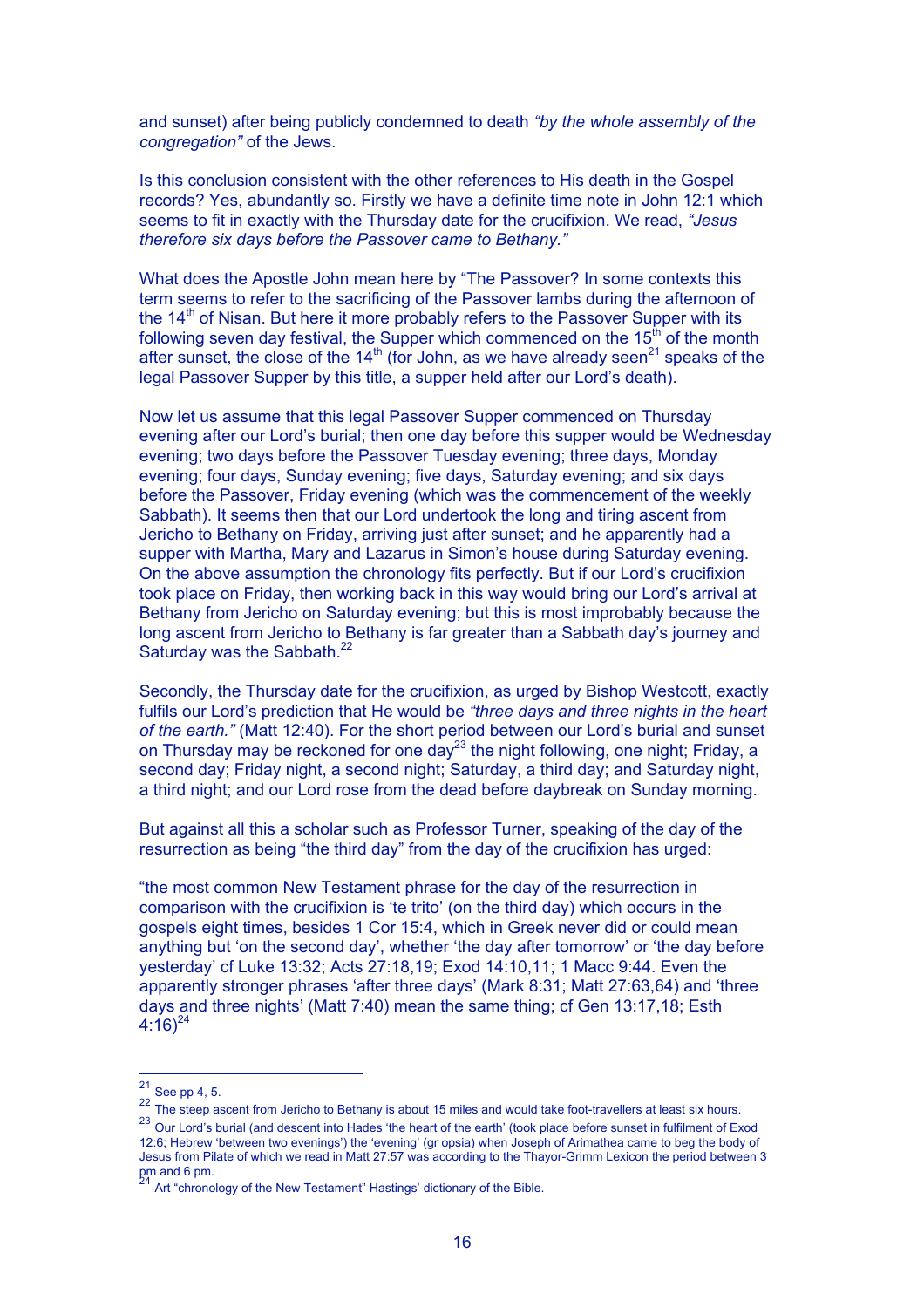According to this writer, then, all the above phrases are to be reckoned inclusively. This dogmatic assertion by Professor Turner sounds most formidable; and if it is indeed a fact that the words te trito (lie. 'on the third day') when referring to the future always correspond in meaning to our English phrase "on the day after tomorrow" then this is most damaging to the view that the crucifixion took place on Thursday. For this reason Professor Turner rejected the view of Bishop Westcott and insisted that our Lord was crucified on the Friday. On the other hand it may be noted that Dr F R Hitchcock writing at a later date, and aware of Professor Turner's article, and fully conversant with the latter's argument based on the view that "on the third day" (Gr te trito) really means "the day after tomorrow" has taken the same view as Bishop Westcott and places the crucifixion on the Thursday. $25$  Now when authorities disagree what are we to do? Let us examine the evidence afresh.

Take the passages cited by Professor Turner to support his contention.

*"Behold I cast out devils and perform cures today and tomorrow, and the third day I am perfected."* (Luke 13:32).

*"As we laboured exceedingly with the storm, the next day they began to throw the freight overboard and the third day they cast out the tackling of the ship"* (Acts 27:18,19).

*"Fast for me, and eat not and drink not for three days, night and day ….and it came to pass on the third day &c.* (Esth 4:16 LXX)

*"And he put them in prison three days; and he said to them on the third day &c."* (Gen 42:17, 18 LXX

*"Sanctify them today and tomorrow and let them wash their garments. And let them be ready against the third day."* (Exod 19:10, 11 LXX)

In these passages "the third day" undoubtedly means "the day after the morrow" but it is important to note that each of these examples has a set of three days in view, to which "the third day" is related; in these cases the reckoning is plainly inclusive. By the same mode of reckoning "on the second day" ought to mean "on the morrow" but does it? Consider the following passage:

*"We ……arrived at Rhegium: and after one day a south wind sprang up, and on the second we came to Puteoli."* (Acts 28:13).

Here the arrival of the vessel at Puteoli *"on the second day"* from Rhegium was plainly on the day after the morrow after the arrival at Rehegium, the reckoning being exclusive, not inclusive. This is in direct disagreement with the principle laid down by Professor Turner above. Evidently there are both methods of reckoning in the New Testament, inclusive and exclusive, depending upon the context.

In English we have the same thing. When we say, "on the third day from now" we mean, not the day after the morrow, but the next day after that, the reckoning being exclusive. But if we have a set of three periods commencing with today in view, "on the third day" of such a set would be "the day after the morrow" for example: *"we remained here three days and on the third day we departed"* in which the day of departure was the day after the morrow of the first mentioned day, the reckoning being inclusive.

 <sup>25</sup> "Datos" Hastings dictionary of Christ and the Gospels.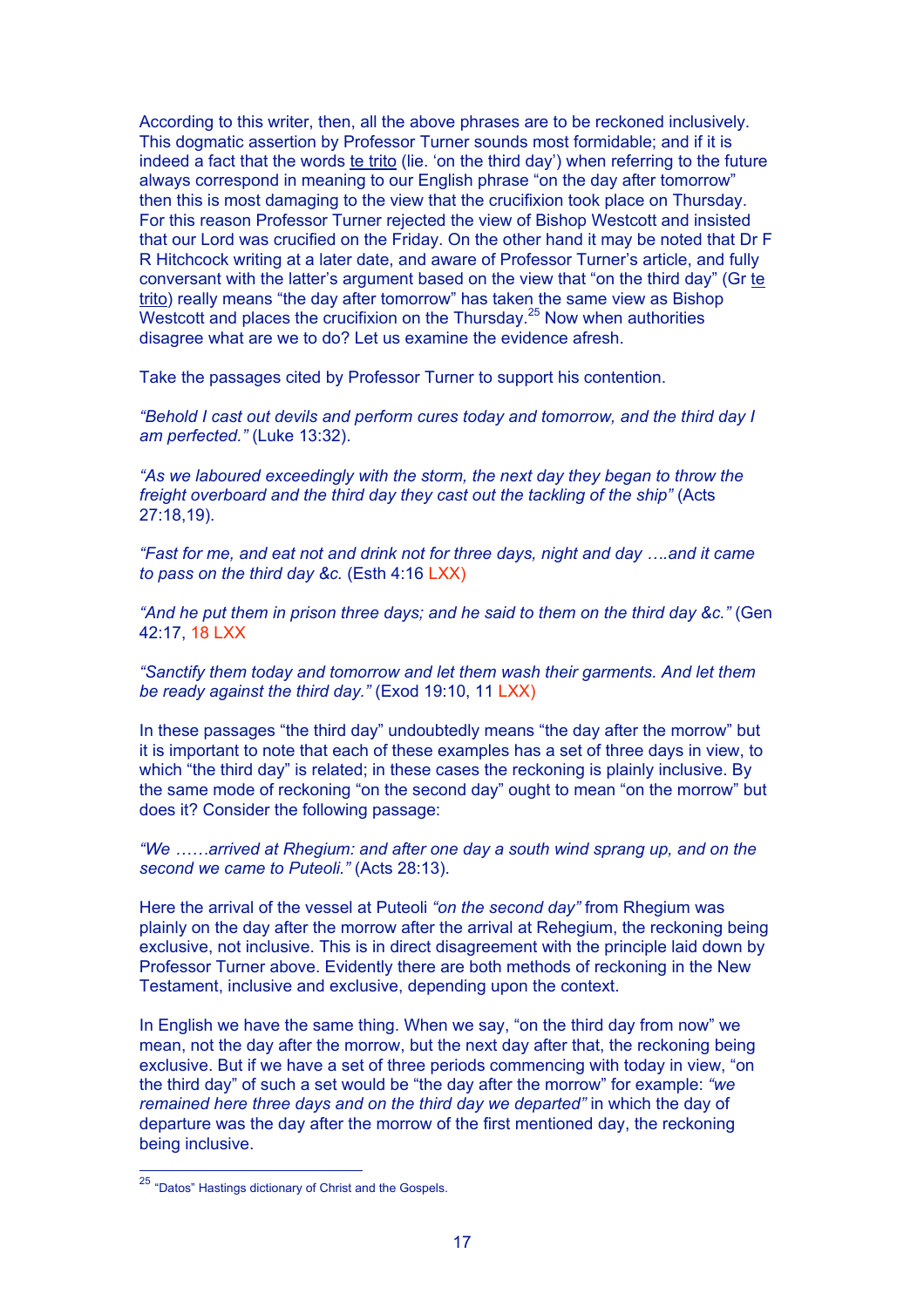Now all expositors admit, as Professor Turner has done above, that the phrases "on the third day", "after three days" and the "three days and three nights" correspond, all denoting the period between our Lord's death and His resurrection. This being so, those who believe that our Lord was put to death on Friday afternoon seek by various expedients to shorten or compress, the apparently longer phrases to agree with the meaning which they assign to the phrase, "on the third day" making them all to mean "on the day after tomorrow". Thus the Talmud is quoted to show that a night and a day are the equivalent of the Hebrew word onah (a period of 24 hours answering to the Greek nuchthemeron a "night-day") and it is said further that any part of an onah was reckoned by the Jews as one onah. This being so, the remainder of the Friday between our Lord's burial and sunset was reckoned by the Jews as one onah, from sunset Friday to sunset Saturday as a second onah and from sunset Saturday to early Sunday morning as a third onah, making three onah altogether. In this way, they urge our Lord's prediction that He was to be *"three days and three nights in the heart of the earth"* was fulfilled. This is a possible explanation but it has always seemed to the present writer a very laboured one. If such were our Lord's meaning why did not Matthew report our Lord's words as follows, *"as Jonah was three* nuchthemera *(night-days) in the belly of the whale, so shall the Son of Man be three* nuchthemera *in the heart of the earth?"*

But reversing the usual Jewish order of night then day (appearing in this word nuchthemeron), according to Matthew our Lord said that He would be "three daylights and three nights in the heart of the earth."<sup>26</sup> Which was precisely the case if He was crucified on the Thursday.

Let us now examine the remaining equivalent of the words "on the third day" namely "after three days" this last phrase occurs in the statement of the chief priests, *"that deceiver said while He was yet alive. After three days I rise again."* (<Matt 27:63; see also Mark 8:31; 1x31 RV; x34 RV). First let us assume that our Lord was crucified on the Friday, and see how this last phrase works out. If "after three dys" from the crucifixion reaches to Sunday, meaning in modern parlance "after the morrow" after the crucifixion, then "after two days" ought to mean "on the morrow" and "after one day" ought to mean "today" but this latter is absurd. Look again at Acts 27:13 *"We ……arrived at Rhegium: and after one day a south wind sprang up and on the second day we came to Puteoli"* here without question "after one day" means on the morrow; therefore "after two days" must mean "on the day after the morrow."

Can this last result be confirmed elsewhere in connection with the chronological data of the Passion Week? Yes it can. For it so happens that our Lord (as quoted by both Matthew and Mark) used these very words "after two days" (see Matt 26:1,2 and Mark 14:1) early in the Passion week and His use of them sheds clear light on their meaning.

It is generally admitted that our Lord had His great day of controversy with the religious leaders of the Jews in the precincts of the temple on Tuesday. When this controversy came to an end our Lord departed from the temple and the city. On His way up the Mount of Olives, His disciples pointed out to Him the beauty of the temple buildings which were in plain view from the road to Bethany. This implies that it was still daylight. But our Lord replied that the time was coming when not one stone of these same buildings would be left standing on another, and he sat down on the mountain and spoke of His second advent and of the apocalyptic judgments connected with it. The delivery of our Lord's discourse would not take more than a

 $^{26}$  The Greek word hemera, used here for "day" often is used of a period of daylight as contrasted with night.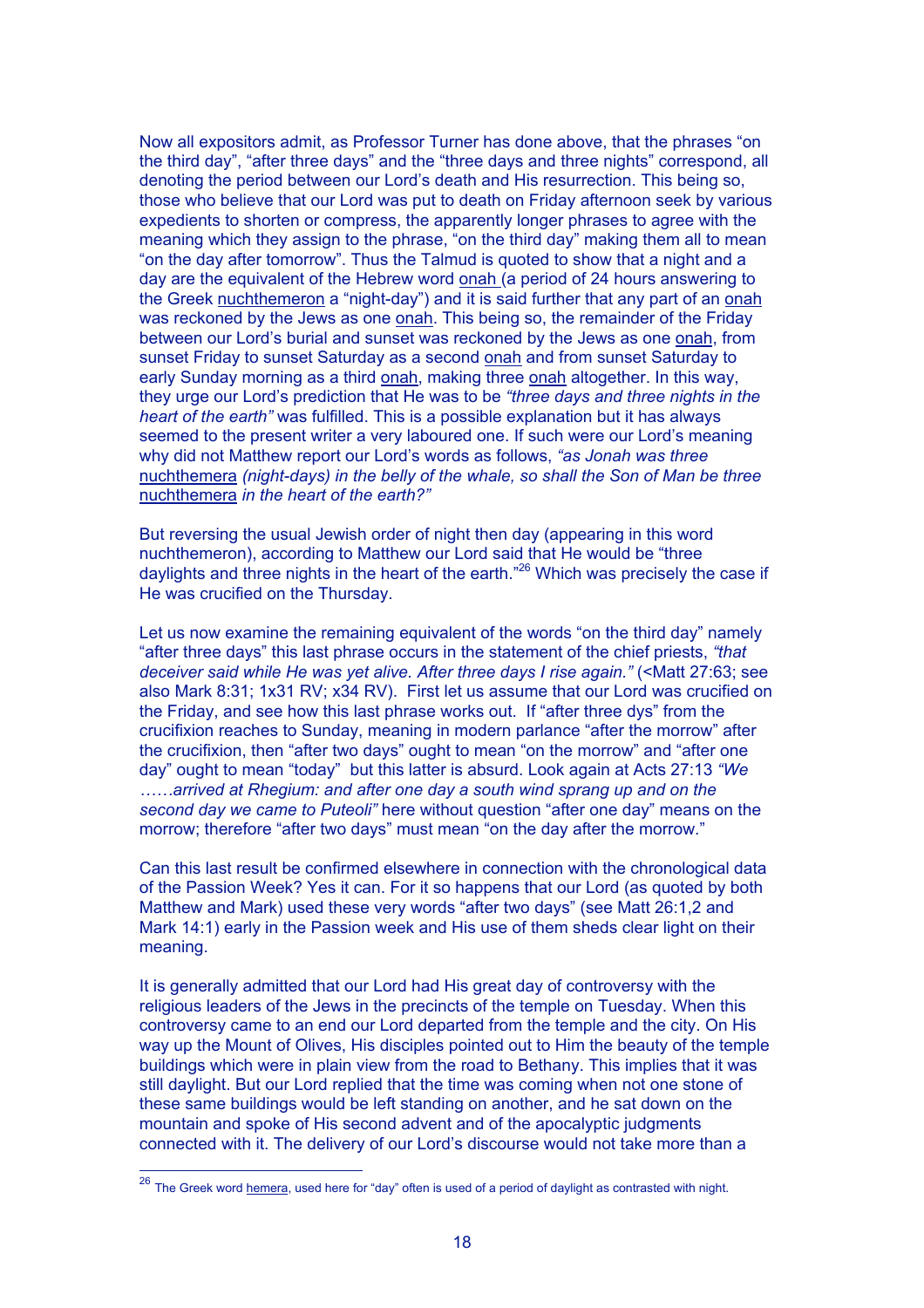quarter of an hour (the longer record appearing in Matt 24:4-25:46 may be read through audibly in the English translation in about twelve minutes).

*"When Jesus had finished all these words He said unto His disciples, ye know that after two days the Passover cometh and the Son of Man is delivered up to be crucified."* (Matt 25:1,2 RV)

*"Now after two days was* (the feast of) *the Passover and the unleavened bread"* (Mark 14:1 RV).

It appears then that these words were spoken by our Lord quite late on Tuesday afternoon. Then the party went onto Bethany. Very well, if "after two days" means "on the morrow" (as demanded by Professor Turner's explanation of the longer phrase "after three days" meaning "the day after the morrow") then this would imply that during the evening after sunset our Lord kept His Passover with His disciples and He was crucified on Wednesday, but this was certainly not so.<sup>27</sup> By this method of reckoning of Professor Turner's the Thursday would be 'after three days" and Friday "after four days" which would contradict Professor turner's placing the Crucifixion on the Friday and contradict our Lord's own words.<sup>28</sup> It is plain then that this inclusive reckoning of the phrases "after two days" and "after three days" leads to an impasse and something must be wrong.

Now let us assume that the crucifixion took place on the Thursday and see how these phrases work out. Reckoning exclusively from late Thursday afternoon "after one day" brings us to Friday, "after two days" to Saturday and "after three days" to Sunday morning. By the same mode of reckoning and starting from before sunset on Tuesday afternoon "after one day" brings us to Wednesday and "after two days" to Thursday on which our Lord was put to death; and the feast of the Passover according to the Pharisees' reckoning started that same day (the Sadducees' Passover was held the next day).<sup>29</sup> This method of reckoning of the forgoing phrases leads to a consistent result and the chronology fits perfectly.

The present writer is not unmindful of the fact that the Apostle John, when speaking of our Lord's second manifestation of Himself to His disciples after His resurrection, said, *"and after eight days again His disciples were within and Thomas with them, Jesus cometh."* (John 20:26), in which the words "after eight days again" plainly mean "a week later" an inclusive reckoning. But as has been already pointed out earlier in this paper the Jews were accustomed, when speaking of a set of periods, to reckon inclusively; and without doubt the week was one of the most conspicuous examples of such a set of periods in their religious observance. Idiom is a peculiar thing in every language; compare this French "dans huit jours" (lit. in eight days) or "in a week's time." But this particular Jewish use of "after eight days" for "in a week's time" does not prove that all similar expressions must be reckoned inclusively each reckoning depends upon the context.

Another example ( in addition to the passage of Acts 28:13) of an exclusive reckoning of the phrase "after a period of days" appears when we compare Matthew 17:1 with Luke 9:28; in the former passage we read; *"and after six days Jesus taketh with Him Peter and James and John and bringeth them into a high mountain apart"* while Luke speaking of the same incident says more loosely *"and it came to pass*

<sup>&</sup>lt;sup>27</sup> See Appendix F.

<sup>28</sup> It is just possible, though unlikely, that our Lord spoke the words "after two days the Passover cometh, and the Son of Man is delivered up to be crucified" after sunset on Tuesday. But even then, according to the inclusive mode of reckoning, Friday would be "after three days" not "after two days" as foretold by our Lord.<br><sup>29</sup> x<sup>1</sup> after three days" not "after two days" as foretold by our Lord.

<sup>29</sup> The Synoptics refer to the 'passover' of the Pharisees but John to the legal passover of the Sadducees.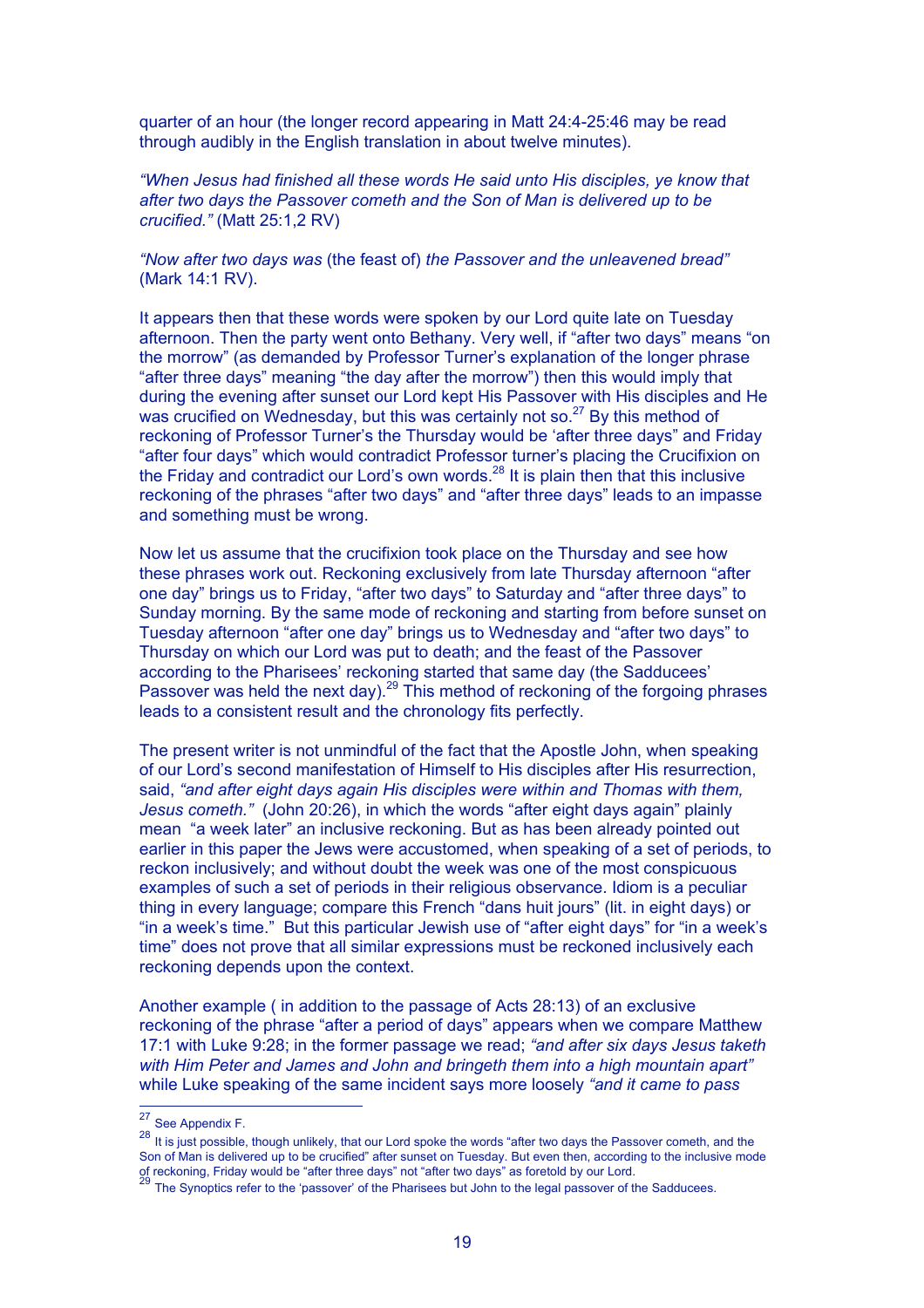*about eight days after these sayings, He took with Him Peter and James and John and went up into the mountain to pray"* here the words 'after six days' cannot be an inclusive phrase meaning "after five days" in common parlance, for it corresponds to Luke's looser expression "about eight days after" the latter meaning "about a week after these sayings." It is quite clear then that in the New Testament we have both inclusive and exclusive reckonings of days according to the context; and the context certainly favours an exclusive reckoning of the phrases "after two days" and "after three days" as used in the narratives of the Passion Week.

Professor Turner's strongly worded statement quoted on page 13 of this paper is not in accordance with the evidence.

#### **The "Preparation" and the Sabbath**

The last problem to be considered is what bearing, if any, have the various references to "the preparation" and to the "Sabbath" which are used in connection with the account of the crucifixion. If we possessed the Synoptic Gospels only it must be admitted that most readers would conclude that the day of the crucifixion was followed immediately by the weekly Sabbath, and this, if true, would mean that our Lord was crucified on the Friday. It has been urged also that the various references to "the preparation" in the narratives lead to the same conclusion. Consider for example the following passages from the Synoptic Gospels.

*"And when even was come, because it was the preparation that is the day before the Sabbath, there came Joseph of Arimathea…….unto Pilate, and asked for the body of Jesus"* (Mark 15:42,43).

*"This man went to Pilate, and asked for the body of Jesus. He took it down and wrapped it in a linen cloth and laid Him in a tomb that was hew in stone, where never man had lain. And it was the day of the preparation and the Sabbath drew on"* (Luke 23:52-54).

*"And the women, which had come with Him out of Galilee, followed after, and beheld the tomb, and how the body was laid. And they returned and prepared spices and ointments. And on the Sabbath day they rested according to the commandment"* (Luke 23:55, 56 RV).

*"Now on the morrow which is the day after the preparation, the chief priests and the Pharisees were gathered together unto Pilate saying, Sir, we remember that that deceiver said, while He was yet alive, after three days I rise again. Command therefore that the sepulchre be made sure until the third day ….so they went and made the sepulchre sure, sealing the stone, the guard being with them."* (Matt 27:62- 66 RV).

## *"And when the Sabbath was past, Mary Magdalene and May the mother of Jesus, and Salome, bought spices, that they might come and anoint Him."* (Mark 16:1).

At first sight the "Sabbath" in these passages does seem to speak of the weekly Sabbath as following the day of the crucifixion. Also the term "the preparation" was, as has already been remarked, a technical term for the day before the weekly Sabbath; it was certainly so used in the Didache written about the close of the first centry and it may have had this meaning about the time of the Crucifixion. But the Apostle John, well acquainted with the Synoptic Gospels, seems to suggest another meaning, namely that the "Sabbath" in question was not the weekly Sabbath, but a "high day" Sabbath, the first day of the Feast of Unleavened Bread, a quasi-Sabbath.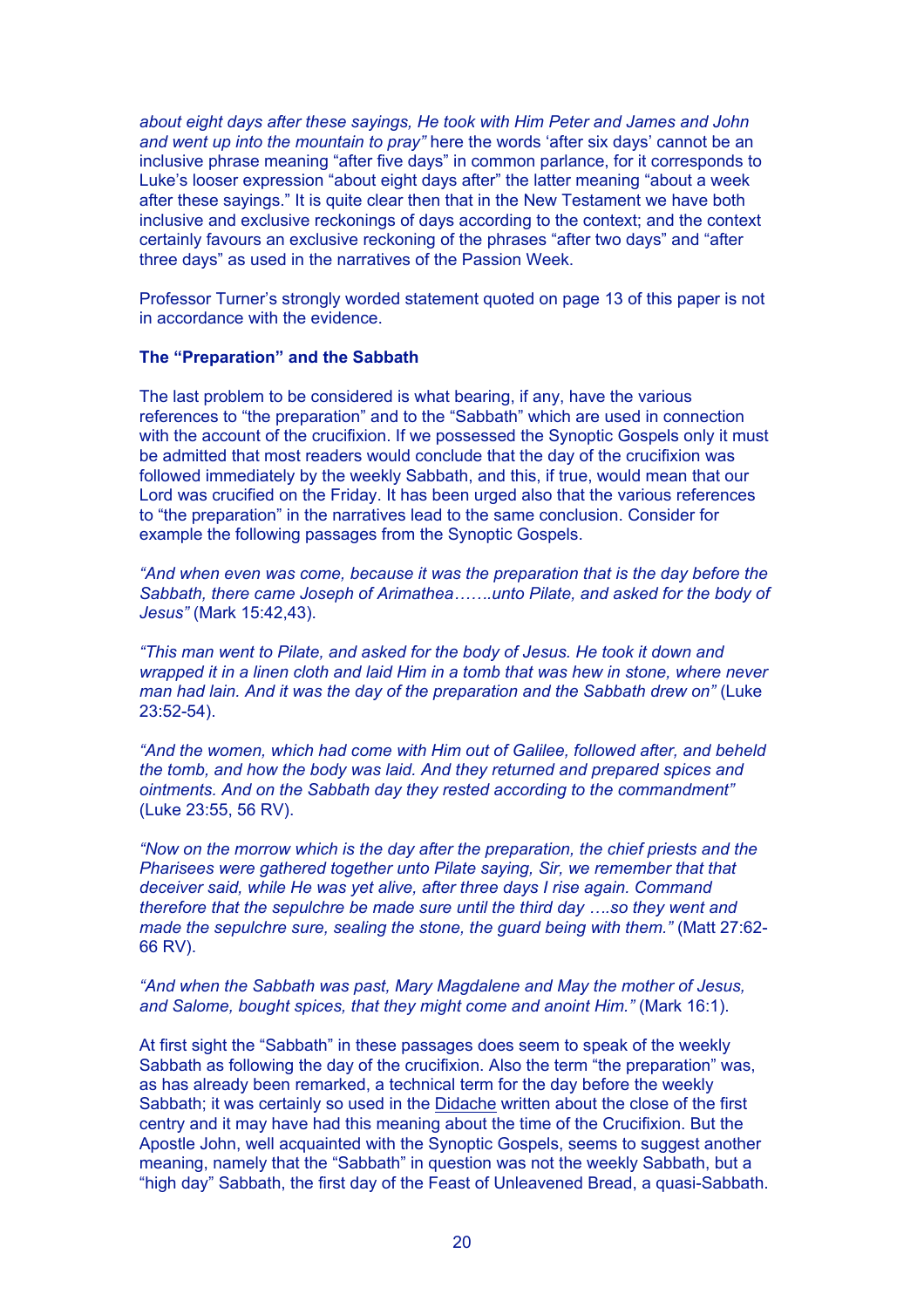Also he seems to speak of "the preparation:" not as the "preparation" for the weekly Sabbath, but for the Passover supper which was the commencement of the Feast of Unleavened Bread. For in reference to the time of the crucifixion he wrote:

*"Now it was the preparation of the passover"* (John 16:14).

*"The Jews, therefore, because it was the preparation, that the bodies should not remain on the cross upon the Sabbath* (for the day of that Sabbath was a high day) *asked Pilate that their legs might be broken"* (John 19:31).

*"There then because of the Jews' preparation* (for the tomb was night at hand) *they laid Jesus"* (John 19:41).

In the second of these passages we have one of the Apostle John's explanatory "asides" which so often appear in his Gospel. How is this explanatory parenthetical statement to be understood? Not a few expositors take the Apostle to mean that this particular "Sabbath" was "a high day" because it coincided with the opening day of the Feast of Unleavened Bread. But if this is so, exactly what is the point of the Apostle's parenthesis? What does it explain? The answer to these questions is not clear. But if, on the other hand, John means that the "day" or nature of that "Sabbath" was not the weekly Sabbath, but a "high day" quasi-Sabbath, namely the first day of the Feast of Unleavened Bread – the passover Sabbath, then the parenthesis has an important bearing upon the whole statement. From John's words we may gather that there were then two:"Sabbaths" following one another, the quasi-Sabbath of the Passover Feast and the strict weekly Sabbath on the next day. So Thursday would be the day of the crucifixion, Friday the Passover quasi-Sabbath, Saturday the weekly Sabbath and our Lord rose early on the first day of the week.

And as for the term "the preparation" also called "the Jews' preparation" when the Apostle John wrote his Gospel towards the end of the first century he must have been aware that the day before the weekly Sabbath was often called "the preparation" and knowing this, he was careful to call the day of the crucifixion "the preparation of the Passover" which as Bishop Westcott has observed, "cannot mean anything but preparation for the Passover" not the weekly Sabbath. $30$  Does not the Apostle John, then, correct the impression that readers of the synoptic gospels, in their ignorance of the Jewish ceremonial of the Passover, might falsely draw concerning the words *"the preparation, that is the day before the Sabbath"* (Mark 15:42), the "Sabbath" here being the quasi-Sabbath of the Passover Festival?

Lastly we have some indirect evidence about the meaning of the term "the preparation" in Matthew 27:62,63 often overlooked, which bears out what has just been said, where we read: *"Now on the morrow, which is the day after the preparation. The chief priests and the Pharisees were gathered together unto Pilate, saying, Sir, that deceiver said …..after three days I rise again."31*

If Matthew had been referring to the weekly Sabbath in the phrase here emphasised, why did he not write plainly, "now on the morrow, which is the Sabbath, the chief priests and the Pharisees were gathered unto Pilate, &c?" Bishop Westcott, referring to this phrase, has marked, "such a circumlocution seems most unnatural if the weekly Sabbath were intended: but if it were the first day of unleavened bread, then,

 $30 \text{ Introduction}$  to the Study of the gospels P.340  $31 \text{ See Appendix C}$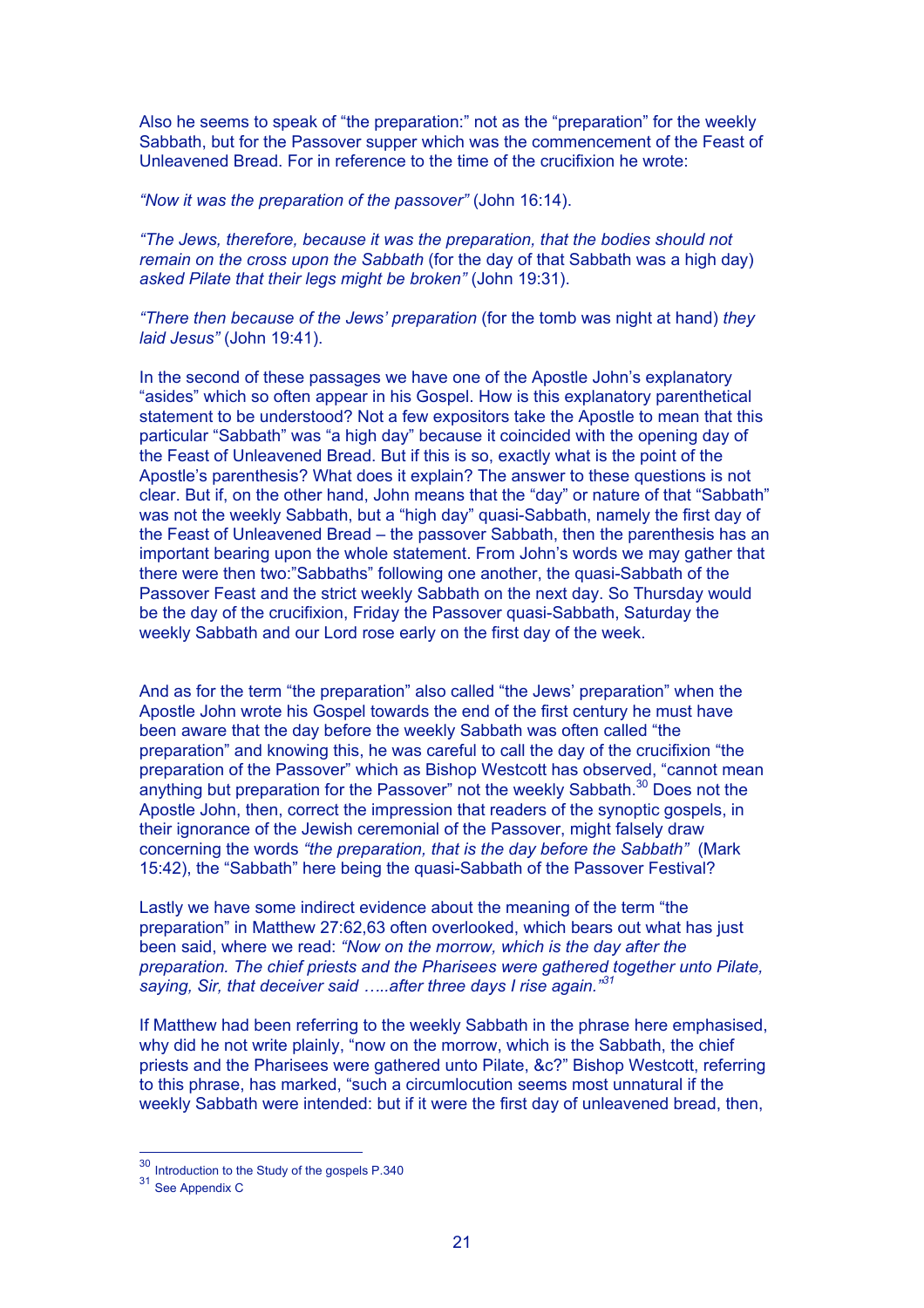as the proper title of that day had been already used to describe the commencement of the preparation day, no characteristic term remained for it."<sup>32</sup>

To appreciate Dr Westcott's comment we need to remember that, strictly speaking, the 15th of Nisan, the day of the Passover supper was *"the first day of* (the feast of) *unleavened bread"* (Lev 23:6,7), because unleavened bread alone could be eaten from the  $15<sup>th</sup>$  to the 21<sup>st</sup> days of that month. Nevertheless, following the popular usage, both Matthew and mark had already called the 14<sup>th</sup> day of that month *"the first* day of unleavened bread" (Matt 26:17, Mark 14:2)<sup>33</sup> for it was the day when a careful search for leaven had to be made for its removal from the dwellings of the Jews. Accordingly Matthew could not very well use the same phrase "the first day of unleavened bread" for the next day, the  $15<sup>th</sup>$  of Nisan. It was for this reason that he was forced to use the round about phrase "the day after the preparation" to speak of the day after the crucifixion on which the chief priests and the Pharisees asked Pilate to secure the sepulchre "until the third day" ie the "third day" from our Lord's burial.

With regard to the two day interval between the day of the crucifixion and the day of the resurrection, Bishop Westcott observed: "the whole sabbatic period extending from the beginning of the 15<sup>th</sup> of Nisan to the dawn of the first day of the week might perhaps without violence be called a Sabbath or at least the rest of the 15<sup>th</sup> might be implied in the statement of the rest observed on the Sabbath."<sup>34</sup> For the word "Sabbath" simply means a "cessation" here a cessation from ordinary secular activity on the Friday and Saturday.

It therefore appears that there are good grounds for accepting Thursday as the day of our Lord's crucifixion as against the western tradition of Friday. This conclusion seems to harmonise the apparently conflicting accounts of the Passion Week appearing in the Synoptic gospels and that in the Gospel of John respectively, which have long troubled expositors. It is a relief to those who have had difficulties regarding the accuracy of our Lord's statement that He was to be *"three days and three nights in the heart of the earth"* which seems inconsistent with Friday as the day of the crucifixion.

 <sup>32</sup> Ibid P.345

<sup>&</sup>lt;sup>33</sup> See appendix C

<sup>34</sup> Ibid P.345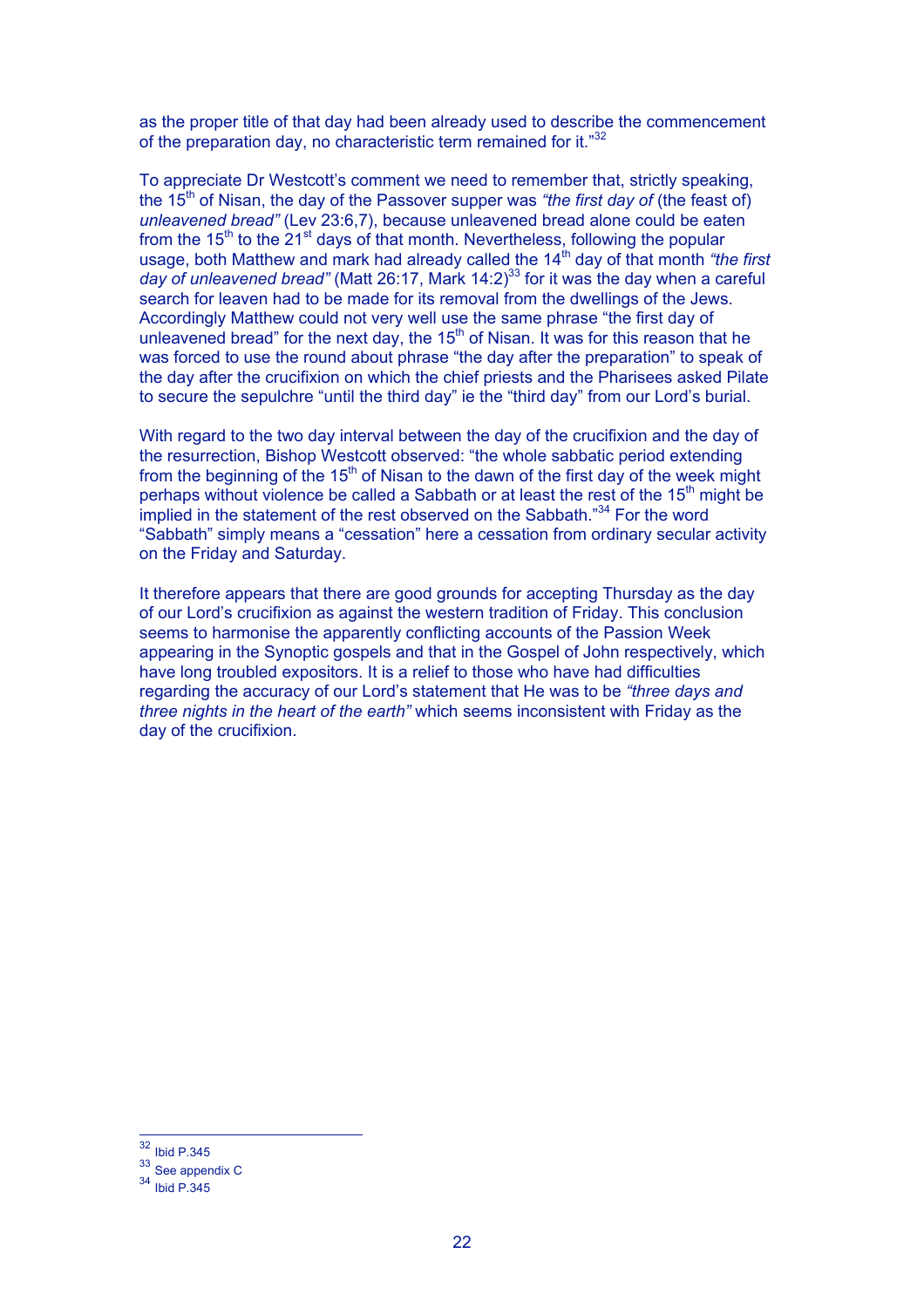# **APPENDIX A**

# **A Suggested Chronological Order of the Passion Week**

| <b>Nisan</b> |                                       |                                                                                              |
|--------------|---------------------------------------|----------------------------------------------------------------------------------------------|
| 8            | Friday                                | Ascent by our Lord from Jericho to Bethany                                                   |
| 9            | <b>Friday evening</b>                 | Our Lord arrives at Bethany "six days before the Passover"                                   |
|              | to                                    | <b>Weekly Sabbath</b>                                                                        |
| 9            | Sat sunset                            |                                                                                              |
|              | Sat evening                           | Supper at Bethany, Lazarus present                                                           |
| 10           | to Sun sunset                         | Triumphant Entry into Jerusalem "Palm Sunday"                                                |
|              | to Sun                                |                                                                                              |
|              | evening to                            |                                                                                              |
| 11           | Mon sunset to                         |                                                                                              |
|              | Mon evening                           | <b>Purification of the Temple</b>                                                            |
|              | to                                    |                                                                                              |
| 12           |                                       |                                                                                              |
|              | Tues sunset to<br><b>Tues evening</b> | Our Lord's controversy with the Jewish leaders, "after two<br>days the Son of Mancrucified." |
|              | To                                    |                                                                                              |
|              |                                       |                                                                                              |
| 13           | <b>Tues evening</b>                   | Greeks ask to see our Lord. "He departed and hid Himself."                                   |
|              | to Wed sunset                         |                                                                                              |
| 14           | Wed evening                           | Anticipatory Passover Supper. The Lord's Supper.                                             |
|              | to                                    | Betrayal Trial. Crucifixion (from 9 am to 3 pm) Lambs slain.                                 |
|              | Thur sunset                           | Burial. (1 <sup>st</sup> daylight)                                                           |
| 15           | Thur evening                          | Legal Passover supper of the Sadducees. (1 <sup>st</sup> night)                              |
|              | To                                    | Passover quasi-Sabbath                                                                       |
|              | Fri sunset                            | (2 <sup>nd</sup> daylight)                                                                   |
| 16           | Fri evening                           | $\overline{(2^{nd} \text{ night})}$                                                          |
|              | To                                    |                                                                                              |
|              | Sat evening                           | Weekly Sabbath (3rd daylight)                                                                |
| 17           | Sat evening                           | $(3rd$ night)                                                                                |
|              | To                                    | <b>Resurrection</b> (before daylight)                                                        |
|              | Sun sunset                            | Sheaf of First fruits waved in Temple.                                                       |

*"As Jonah was three days and three nights in the whale's belly, so shall the Son of Man be three days and three nights in the heart of the earth."* (Matt 12:40).

*"After three days I will rise again"* (Matt 27:63)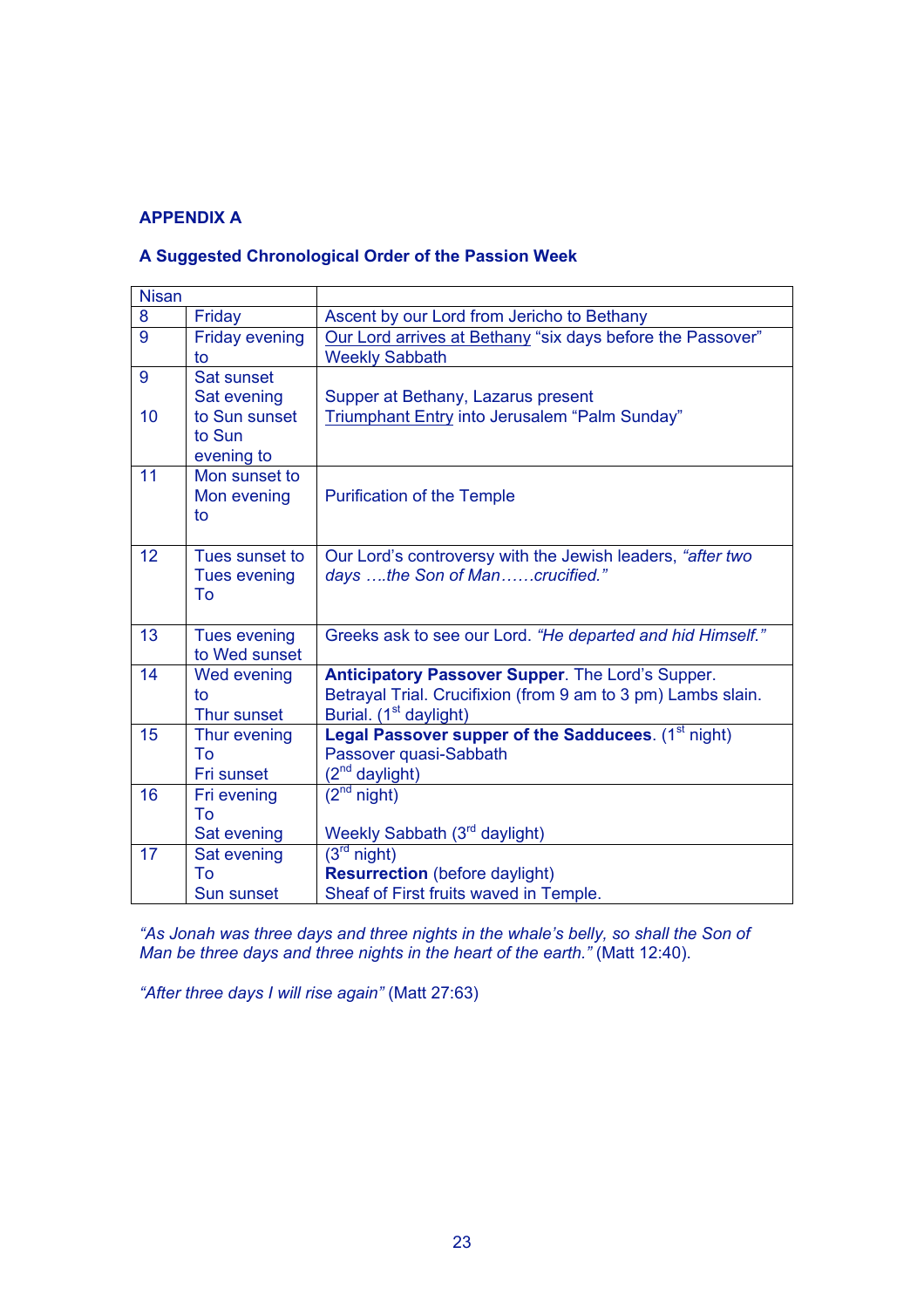## **APPENDIX B**

### **The Passover Supper in the Time of Our Lord**

According to Dr Alfred Edersheim, a recognised authority on Jewish customs in our Lord's time, the observance of the Passover Supper in the time of our Lord was substantially as follows:

- 1. Each particular family, or company, wishing to keep the Passover, obtained their Passover lambs from the temple area after they had been sacrificed there. They gathered in the evening in a room set apart for the purpose, a room in which every trace of leaven had been got rid of. They took their places at a table, reclining upon a couch surrounding it. The head of the company began the ceremony by taking the **first cup** in his hands, a cup filled with wine mixed with water. Then he 'gave thanks' according to a formula beginning with the words, "Blessed art thou our Lord God, who hath created the fruit of the vine." After this "blessing" of the cup was passed round that each might drink from it.
- 2. The whole company then rose, and after prayer to Jehovah, washed their hands.
- 3. They then resumed their places at the table. The head then dipped bitter herbs in vinegar and having pronounced a "blessing" partook, then all partook of the bitter herbs.
- 4. The head then broke in half one of the unleavened cakes, and put aside one half for the "after-dish" (called the **aphiqomen**) and elevated the dish in which the first half was contained, said, "This is the bread of affliction which our forefathers ate in the land of Egypt; all who are hungry come and eat, all who are needy come and keep the Passover."
- 5. The **second cup** was now filled and the youngest member of the company made a formal enquiry as to the meaning of the ceremony. The cup was elevated and after the singing of the first part of the Hallel was drunk by those present.
- 6. The company again rose and washed their hands. After resuming their places at the table, the "sop" (consisting of pieces of unleavened bread between which bitter herbs had been sandwiched, the whole being dipped into a mixture of raisins, nuts and spices, called the **charoseth**) was passed round that each might partake of it.
- 7. The **Passover lamb** was then eaten.
- 8. At this point, especially in after days, the "after-dish" the **aphiqomen** was eaten.
- 9. The **third cup**, the "cup of blessing" was then filled and after a thanksgiving was drunk by those present.
- 10. Last of all the ceremony concluded by the drinking of the **fourth cup** with a singing of the rest of the Hallel. After prayer all departed.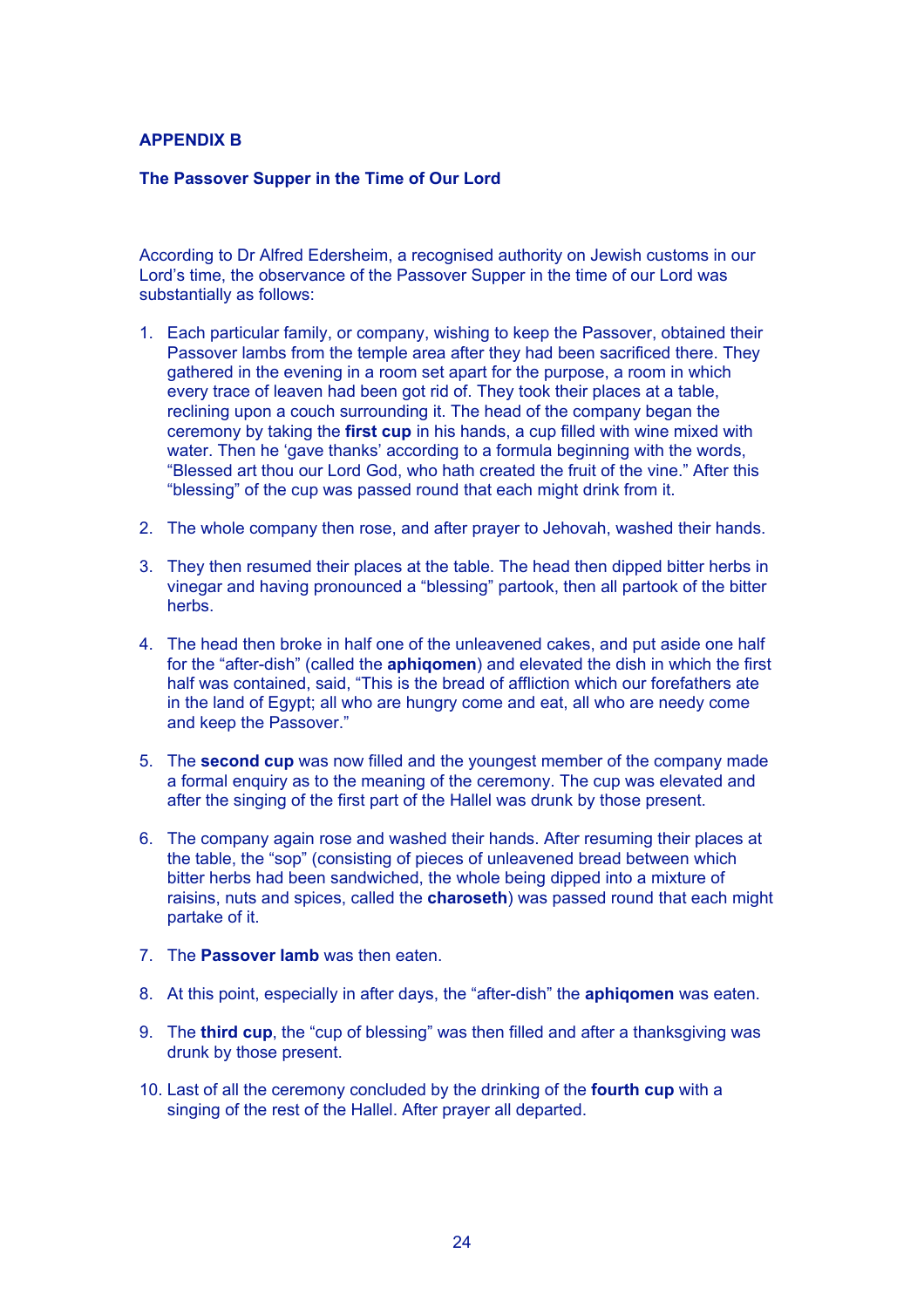### **APPENDIX C**

**Scripture Dealing with the Period between the 14th and the 17th of Nisan.**

## **14th of Nisan: (Wednesday evening to Thursday sunset)**

*"Now on the first day of unleavened bread the disciples came to Jesus, saying, where wilt thou that we make ready for Thee to eat the Passover"* (Matt 26:17).

*"And on the first day of unleavened bread, when they sacrificed the Passover, His disciples say unto Him, where wilt Thou that we go and make ready that thou mayest eat the Passover?"* (Mark 14:12).

*"And the day of unleavened bread came, on which the Passover must be sacrificed"* (Luke 22:7).

*"Go into the city ……I will keep the Passover at thy house with My disciples"* (Matt 26:18).

*"Go and make ready for us the Passover ….the Master saith unto thee, where is the guest chamber where I shall eat the Passover with My disciples?"* (Luke 22:10- 12; Mark 14:13-15).

*"With desire I have desired to eat this Passover with you before I suffer."* (Luke 22:15)

*"Now it was the preparation of the Passover: it was about the sixth hour* (roman reckoning) *…..behold your King! Away with Him ……crucify Him."* (John 19:14,15)

*"And it was the third hour* (Jewish reckoning) *and they crucified Him"* (Mark 15:25). *"The Jews therefore, because it was the preparation that the bodies should not remain on the cross on the Sabbath (for the day of that Sabbath was a high day asked of Pilate ….that He might be taken away"* (John 19:31).

*"And when even* (here a period just before sunset) *was now come, because it was the preparation that is the day before the Sabbath there came Joseph of Arimathea unto Pilate, and asked for the body of Jesus ,,,,he bought a linen cloth and taking Him down, wound Him in the linen cloth, and laid Him in a tomb. And Mary Magdalene and Mary the mother of Jesus, behold where He was laid"* (Mark 15:42- 47).

*"There then because of the Jews preparation* (for the tomb was nigh at hand) *they laid Jesus."* (John 19:42).

*"And it was the preparation and (the) Sabbath drew on <sup>35</sup> a certain woman which had come with Him from Galilee followed after, and beheld the tomb, and how His body was laid. And they prepared spices and ointments."* (Luke 23:7).

<sup>&</sup>lt;sup>35</sup> Gr **epephosken** lit 'began to dawn'. "It was sundown not sunrise when the Jewish Sabbath (twenty four hour day) began. The confusion is to us, not to the Jews, or the readers of the Greek New Testament." Prof. AT Robertson, **Word Pictures in the New Testament** Vol 2, p 289. the so called "Gospel of Peter" has this verb **epiphosko** in this sense of "drew on" as does a late papyrus, see again Prof. Robertson, Ibid, Vol I, p 240.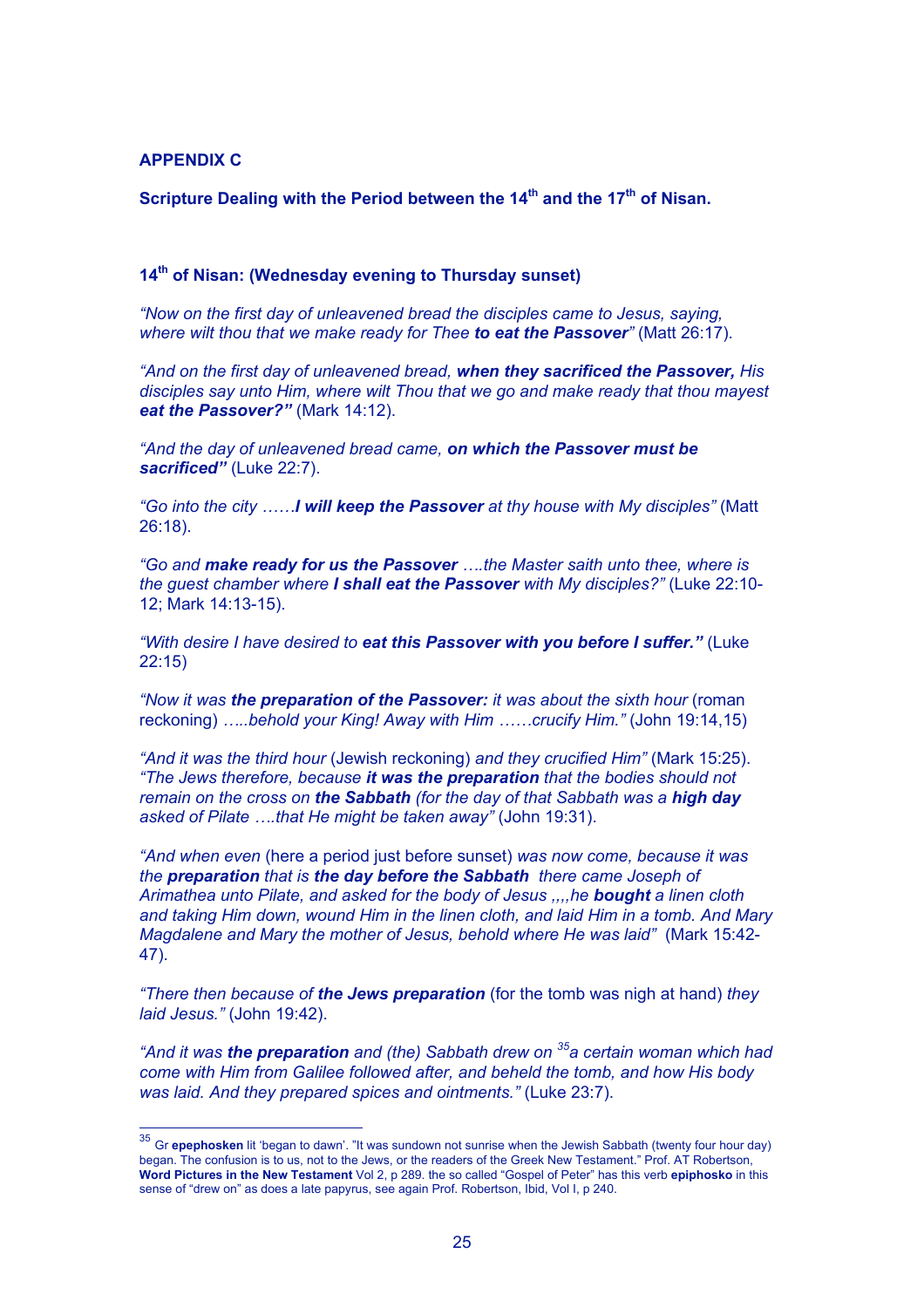# **15th of Nisan (Thursday evening to Friday sunset)**

*"And on the Sabbath day they rested according to the commandment"* (Luke 23:56; for this "commandment" see Exod 12:16 and Lev 23:7).

*"Now on the morrow, which is the day after the preparation, the chief priests …..gathered together unto Pilate, saying Sir, that deceiver said ….after three days I rise again. Command therefore the sepulchre be made sure until the third day … so they went, and made the sepulchre sure"* (Matt 227:62-66).

## **16th of Nisan (Friday evening to Saturday sunset)**

The Weekly Sabbath (no scriptures)

# **17th of Nisan (Saturday evening to Sunday sunset)**

*"And when the Sabbath was past, Mary Magdalene, and Mary the mother of Jesus, and Salome, bought spices, that they might come and anoint Him."* (Mark 16:1). NB: This party of women differed from the party of women *"which had come with Him from Galilee"* of which we read in Luke 23:54-56 above.

(Just before sunrise)

"Now late on (better 'after')<sup>36</sup> the Sabbath day **as it began to dawn** towards the first *day of the week, came Mary Magdalene and the other Mary to see the sepulchre"* (Matt 28:1).

*"Now when He was risen early on the first day of the week, He appeared first to Mary Magdalene"* (Mark 16:9).

 <sup>36</sup> **"Opse sabbaton** (Matt 28:1) may either be 'late on the Sabbath' or 'after the Sabbath.' Either has good support," Prof AT Robertson, **Grammer of the New Testament in the Light of Historical Research** p.646.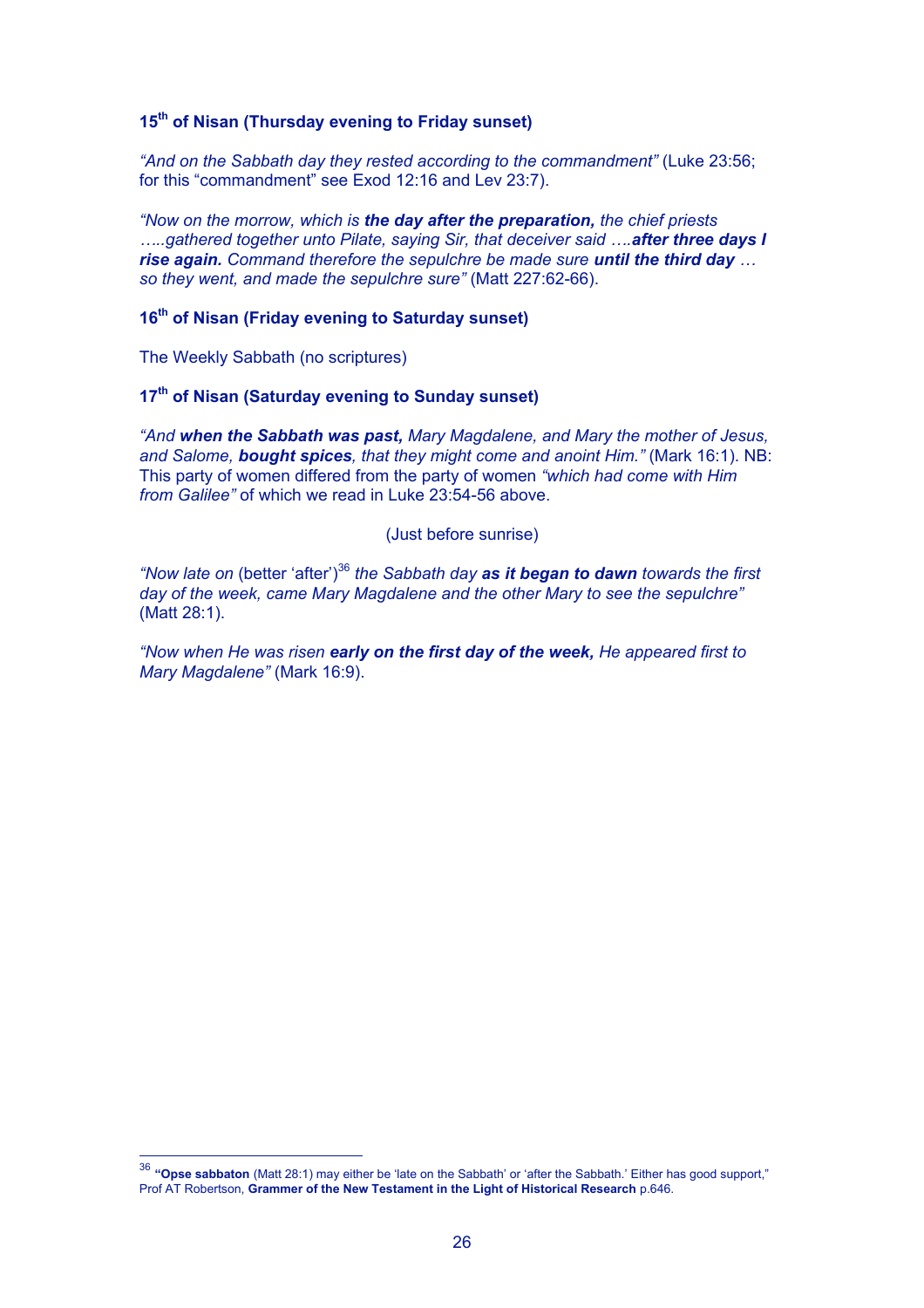### **APPENDIX D**

#### **The Supper at which our Lord was present in Simon's house**

One of the minor problems in connection with the Passion Week is the relation between the supper spoken of in John 12:1-8 and that described in Matthew 26:6-13 and Mark 14:-9. These "suppers" have so much in common that most harmonists look upon them as being one and the same. The present writer is very much inclined to take the same view.

It is true that in the Supper described by the Apostle John we read that the ointment was poured upon the **feet** of our Lord, while in the Supper spoken of by Matthew and Mark the ointment was poured upon our Lord's **head.**

But may it not be true that it was poured (by Mary the sister of Lazarus, cf John 11:2 with 12:3) upon both the head and feet of our Lord? The house in which the Supper was held was, according to Matthew and Mark that of Simon the leper (now healed) and John does not contradict this, but merely says that Lazarus was present, and that Martha served; he does not say that the house belonged to Lazarus, as some have assumed.

Matthew and Mark indicate that some of the disciples were indignant at the apparent waste of valuable ointment, and John singles out Judas as the probable source of this murmuring, infecting the others. Both Matthew and Mark mention the ground of the objection, namely that the ointment might have been sold for three hundred pence, to be given to the poor: and all three gospels reply to this objection. It seems most probable that the two suppers were identical.

But if we have to do with but one supper, how is it that John seems to place the supper at the end of the Sabbath which preceded our Lord's triumphant entry into Jerusalem. Whereas both Matthew and Mark seem to place it during the evening which followed the day of controversy between the Jewish leaders and our Lord on Tuesday? Before deciding the matter, let us first examine the setting of the supper as given by John:

*"Jesus therefore six days before the Passover came to Bethany, where Lazarus was, whom Jesus raised from the dead. So they made Him a supper there ….the common people therefore of the Jews learned that He was there: and they came, not for Jesus' sake only, but that they might see Lazarus also …..but the chief priests took counsel that they might put Lazarus also to death; because by reason of him many of the Jews went away and believed on Jesus. On the morrow a great multitude ….when they heard that Jesus was coming to Jerusalem, took branches off the palm tree, and went forth to meet Him and cried out Hosanna; blessed is He that cometh in the name of the Lord, even the King of Israel".* (John 12:1-13).

Our Lord came up from Jericho to Bethany on the afternoon of Friday, arriving probably after sunset (the evening being "six days before the Passover:), this was the commencement of the Sabbath. The multitude of pilgrims which accompanied Him on the road went on before to Jerusalem. It was plainly they who brought the news of our Lord's arrival to the people of Jerusalem. For we read the *"the common people therefore ….learned that ………"* at Bethany*.* And they came out after daybreak on the Sabbath to see him and ……… many of them seeing Him at supper. This supper then could not have been held …….Friday evening, because in that case the news of our Lord's arrival could not ………the people of Jerusalem in time for them to go out and see Him before this …….supper was in all probability held in the evening which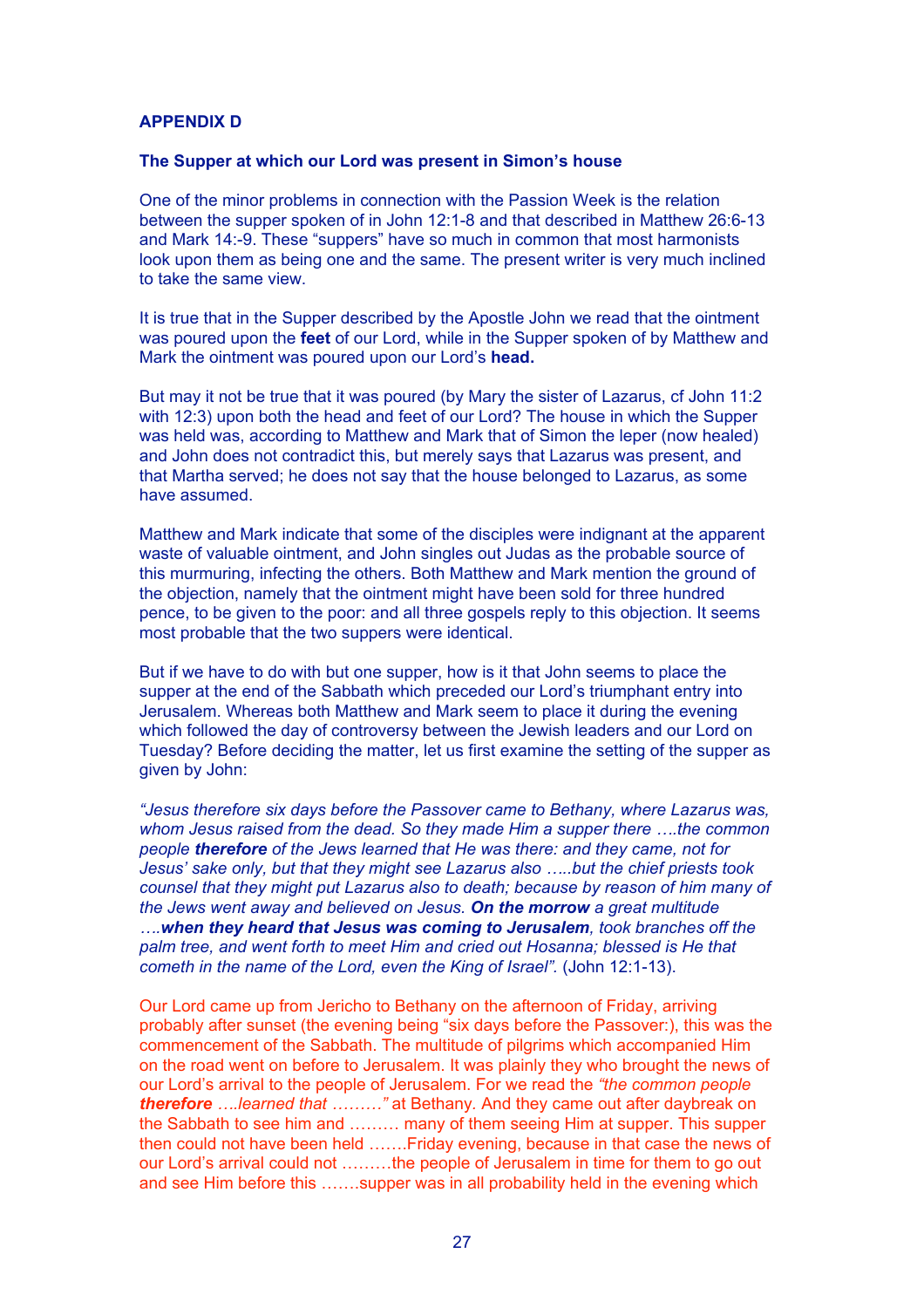followed the close …….. and it was **on the morrow** that the multitude hearing of our Lord's ……. entering Jerusalem took palm branches to strew on the road as He approached ……..

But when we examine the records of the supper which appear in Matthew and Mark, it seems plain that in both these Gospels the account of the supper comes in parenthetically. Note Matthew's account: *"Now when Jesus was in Bethany in the house of Simon the leper &c.."* in which statement "now" is what is called by Greek grammarians "**do** resumptive" so often used to mark a new beginning in a narrative, without a strict chronological sequence with that which precedes.

But do we not read, it may be asked, that at the close of Matthew's account, *"then* (Gr tote) *one of the twelve, who was called Judas Iscariot, went to the chief priests and said What are ye willing to give me, and I will deliver Him unto you?"* Yes, we do. But this word "then" may just as well refer to the council of the chief priests and elders of the Jews in which they were plotting to *"take Jesus by subtlety, and kill Him"* mentioned in verses 3-5, which precede Matthew's account of the supper (cf. Matt 26:3-6 with 6-13).

It may be asked however, why then did both Matthew and Mark interpose their account of the supper between this Jewish council of the chief priests, and the action of Judas in seeking them out to betray the Lord Jesus? May it not well be that the insertion of the supper (which had already been held during the Saturday evening) here was to explain Judas' action; for. Being a thief, he had been indignant that so much money had been from his point of view, wasted in the anointing of our Lord by Mary; a point of view which was illustrated by his request for money to be earned by his betrayal of his Master. The insertion of Matthew's and Mark's account of the supper here had a moral rather than a chronological reason.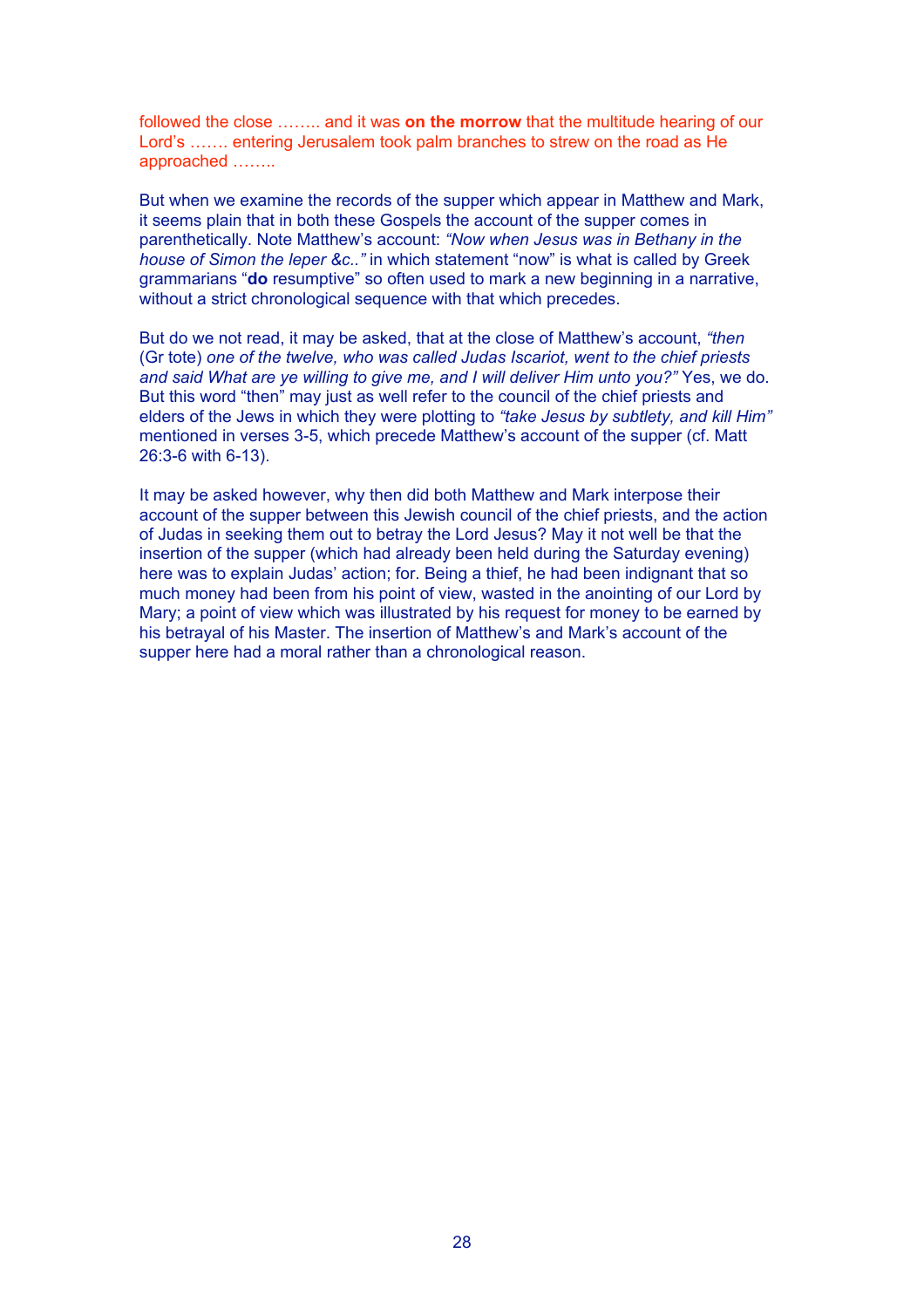### **APPENDIX E**

#### **The Day of our Lord's Triumphant entry into Jerusalem.**

In his book, **Palestine Calling**, Dr WM Christie, holding that our Lord was crucified on the Friday, and believing that he accurately fulfilled the type in Exodus 12, in that He was publicly chosen on the  $10<sup>th</sup>$  of Nisan, is forced to conclude that our Lord's triumphant entry into Jerusalem took place on the Monday of the Passion Week, not on the Sunday. Reckoning then from Monday, the  $10<sup>th</sup>$ , he held that our Lord was put to death on Friday, the  $14<sup>th</sup>$  of the month.

But this arrangement of the Passion Week involves two difficulties. In the first place it seems to conflict with the definite time not given by the Apostle John that *"six days before the Passover"* our Lord arrived at Bethany from Jericho (John 12:1); for he is compelled to place the ascent to Bethany on the Sunday (it could not have taken place on the Sabbath, as the distance from Jericho to Bethany was far greater that a "Sabbath day's journey), and "six days" from Sunday would place the Passover on the next Saturday evening, the crucifixion having taken place that day, though apparently Dr Christie overlooked this fact.

Secondly, in bringing our Lord up from Jericho on the Sunday, with the supper in Simon's house that evening, Dr Christie created another difficulty.

The long and tiring ascent to Bethany would take our Lord and His disciples (and the women accompanying Him) at least six hours, probably more. Supposing then that our Lord left Jericho in the morning of Sunday, His arrival at Bethany could not well have been before 2.00 pm or possibly later. In this case there would not have been time for the news of our Lord's arrival at Bethany to reach Jerusalem in time to enable the "common people" there to learn of it that they might go out the same day to see Him and Lazarus, and for the chief priests to hear of their visit for this purpose, and "take counsel" that night "that they might put Lazarus also to death." Also this would have taken considerable time.

But if, as suggested by the present writer, our Lord arrived at Bethany just after sunset on Friday, and the subsequent supper in Simon's house was held during Saturday evening, there would have been ample time for all this to happen, and John's comment became luminous, *"Jesus therefore six days before the passsover came to Bethany ....they made Him a supper there .....the common people therefore …… learned that he was there: and they came not for Jesus' sake only, but that they might see Lazarus also …..but the chief priests took counsel that they might put Lazarus also to death; because that by reason of him many of the Jews went away, and believed on Jesus."*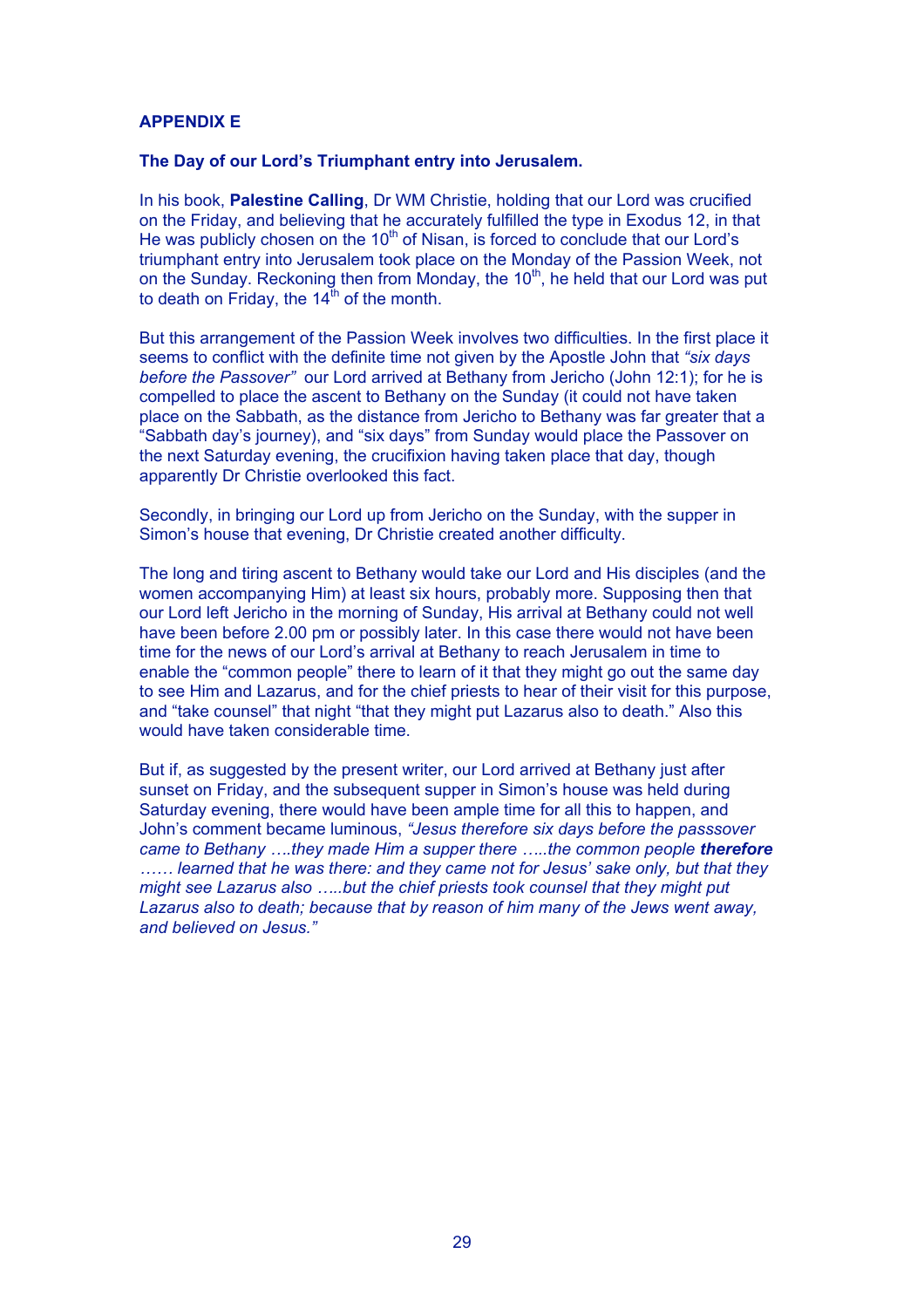## **APPENDIX F**

#### **Could our Lord have been Crucified on Wednesday?**

In the March issue of **the Evangelical Christian** for 1923, the late Editor, Dr Bingham, defended the view held by a few students of Scripture that our Lord was crucified on the Wednesday of the Passion Week. In his article Dr Bingham urged that only on this hypothesis can our Lord's words *"so shall the Son of Man be three days and three nights in the heart of the earth"* be literally fulfilled. In support of this contention urged:

"In the so called 'Holy Week' there must have been two Sabbaths with a secular between, which necessitates the placing of the Crucifixion on the Wednesday, and burial that evening (which would be the beginning of the Thursday of the Jews, Passover Sabbath or first day of unleavened bread). Then between this and the Sabbath was a clear secular day, Friday, and at the close of the weekly Sabbath when He arose."

In this way, Dr Bingham urged, were the *"three days and three nights"* fulfilled – thus, Wednesday night, Thursday; Thursday night, Friday; Friday night, Saturday; and Christ rose at the end of the Sabbath (Matt 28:1). In support of this view, Dr Bingham insisted that there are two passages in Mark and Luke, having to do with the visit of the women to the tomb, "that absolutely demand this arrangement to reconcile them, viz, Mark says that the women, who had watched Joseph and Nicodemus make a hasty embalmment of the body of Jesus, and beheld where He was laid (John 19: 39,34; Mark 15:47), bought spices 'when the Sabbath was **past**' that they might come and anoint Him (Mark 16:1) that 'they prepared spices and ointments, and **on the Sabbath day they rested** according to the commandment' (Luke 23:56). Dr Bingham urged therefore that it is "utterly impossible to reconcile these two divergent accounts on the basis of the popular theory that Christ was only in the grave during the Jewish Sabbath." He held therefore that "there were two Sabbaths that week with a secular day between, and it was on this latter day that the women made their great preparation for the permanent embalmment of the body."

While the present writer is in agreement with Dr Bingham in questioning the view that our Lord was crucified on the Friday, nevertheless he submits that Dr Bingham's argument in favour of the Wednesday date for the crucifixion is based upon a misunderstanding of the evidence. In the first place, our Lord's descent into "the heart of the earth" surely refers to His descent in His spirit to Hades at the point of death during the afternoon of the day of the crucifixion, rather than to the mere burial of His body (which in all probability also took place before sunset, see note 5, page ……..) There is therefore a short period of time on Wednesday (on Dr Bingham's hypothesis) which must be reckoned in the counting of the 'three days and three nights."

Furthermore, most harmonists agree that our Lord rose from the dead early on Sunday morning, not at sunset on Saturday (at the end of the Sabbath) as Dr Bingham would have us believe; for Mark says expressly" *"Now when Jesus was risen early on the first day of the week, He appeared first to Mary Magdalene."* (Mark 16:9) in which the word "early" night, ie from 3 o'clock in the morning till 6, according to our reckoning." Dr Bingham seems to have been led astray by the AV rendering of Matthew 28:1, which says, *"In the endof the Sabbath, as it began to dawn toward the first day of the week, came Mary magdalene ….to see the sepulchre,"* which had puzzled many' but, as Dr AT Robertson has pointed out, the